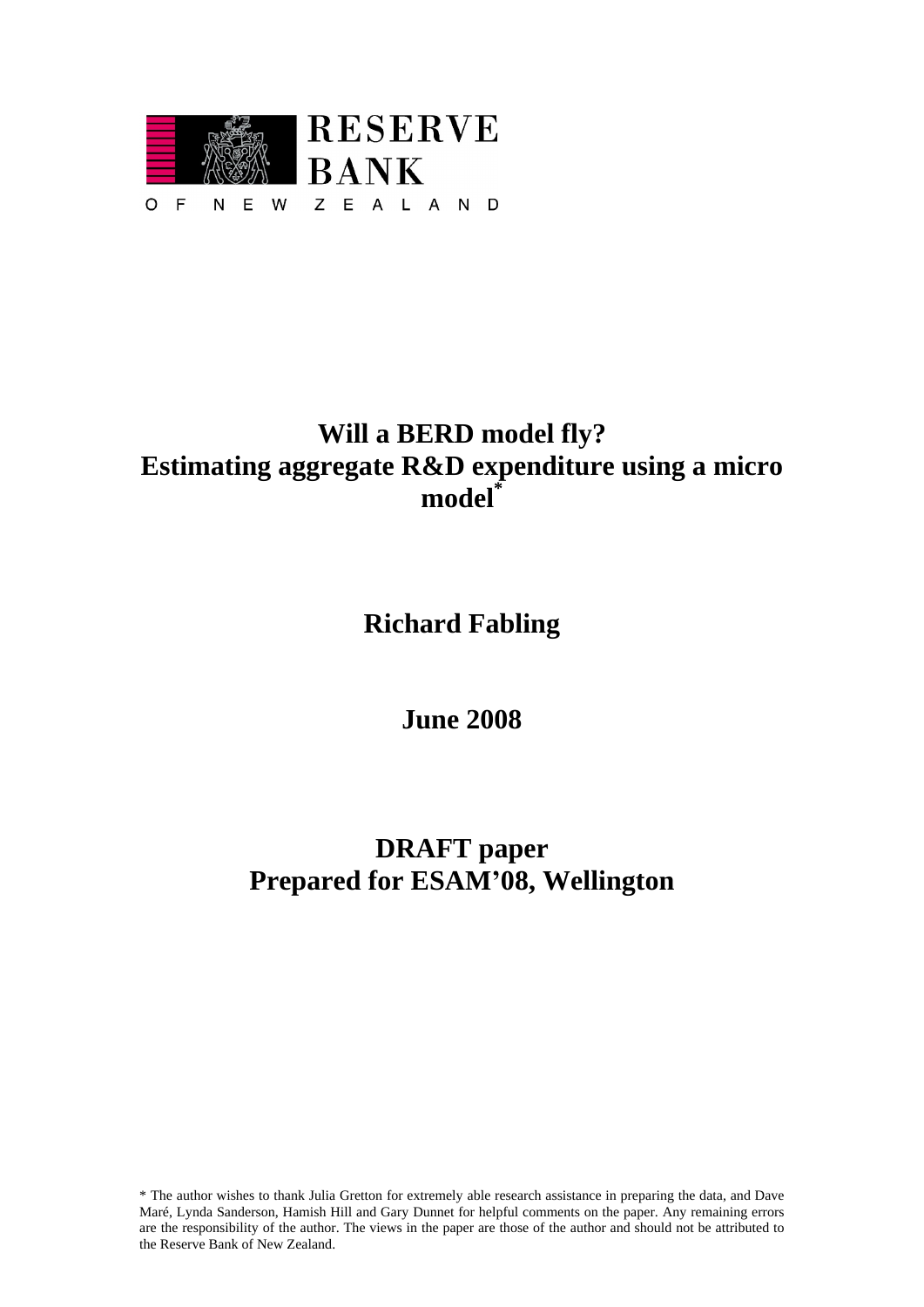# **Will a BERD model fly? Estimating aggregate R&D expenditure using a micro model**

## **Richard Fabling1**

## **Abstract**

This paper tests the feasibility of using a microeconometric model to construct a consistent measure of Business Expenditure on Research and Development (BERD) over time. This approach is motivated by an attempt to compensate for changes to survey-design that make it difficult to interpret recent growth in  $R&D - a$  key economic indicator of the innovativeness of the economy. We begin by estimating a two-stage selection model of the determinants of R&D investment decisions for private-for-profit firms in New Zealand. The first stage yields estimates of whether a firm performs R&D, while the second stage estimates R&D intensity taking into account the determinants of the decision to make the investment. Using Statistics New Zealand's prototype Longitudinal Business Database, we are able to consider a wide range of potential determinants of R&D activity including ownership, industry, balance sheet structure and prior performance. After appraising the appropriateness of the R&D model, we use it to predict expected R&D expenditure for the population of firms and, from this, derive a time series for aggregate BERD.

JEL classifications: C82; D21; O30

Keywords: research and development; firm behaviour

<sup>&</sup>lt;sup>1</sup> Reserve Bank of New Zealand (Richard.Fabling@rbnz.govt.nz); Motu Economic and Public Policy Research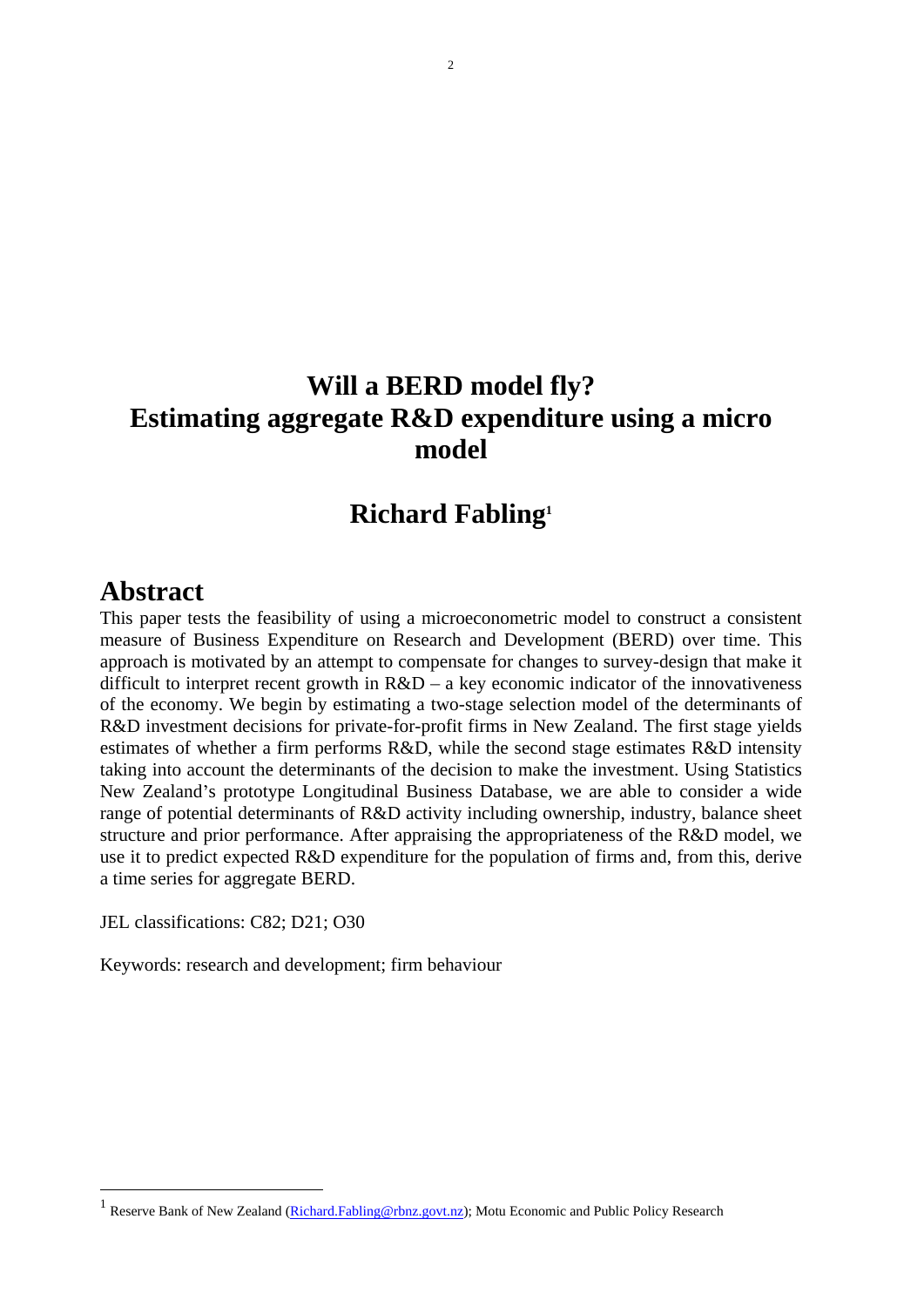### **DISCLAIMER**

This research uses data that was accessed while the author was on secondment to Statistics New Zealand in accordance with security and confidentiality provisions of the Statistics Act 1975. Only people authorised by the Act are allowed to see data about a particular business or organisation. The results of this work have been confidentialised to protect individual businesses from identification. The analysis and interpretation of these results were undertaken while the author was at the Reserve Bank of New Zealand. The opinions, findings, recommendations and conclusions expressed in this report are those of the author. Statistics NZ, the Reserve Bank of New Zealand, and Motu take no responsibility for any omissions or errors in the information contained here.

The results are based in part on tax data supplied by Inland Revenue to Statistics NZ under the Tax Administration Act 1994. This tax data must be used only for statistical purposes, and no individual information is published or disclosed in any other form, or provided back to Inland Revenue for administrative or regulatory purposes. Any person who had access to the unit-record data has certified that they have been shown, have read and have understood section 81 of the Tax Administration Act 1994, which relates to privacy and confidentiality. Any discussion of data limitations or weaknesses is not related to the data's ability to support Inland Revenue's core operational requirements.

Statistics NZ protocols were applied to the data sourced from the New Zealand Customs Service and the Foundation for Research, Science and Technology. Any discussion of data limitations is not related to the data's ability to support these government agencies' core operational requirements.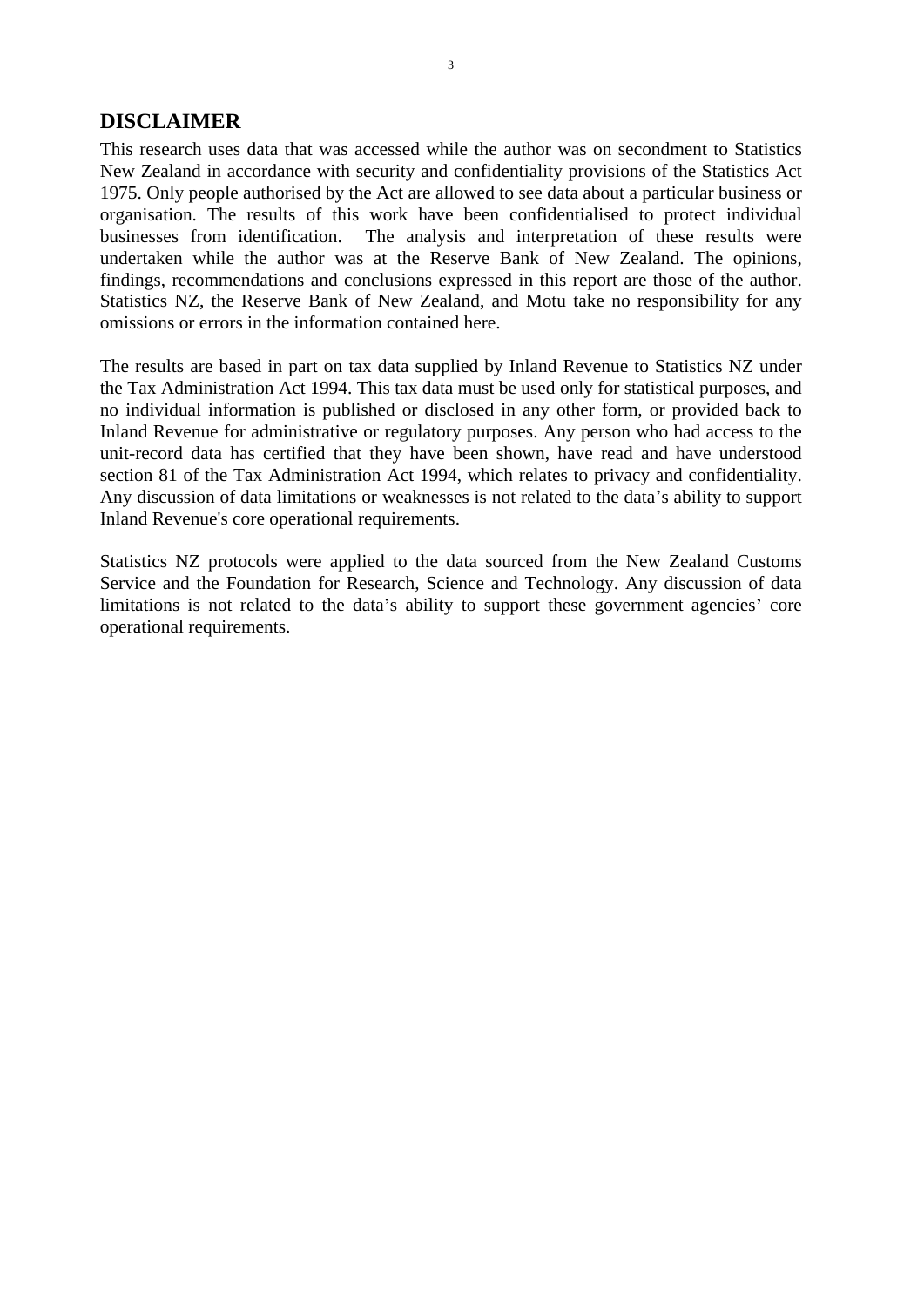# **1 Motivation**

Research and development (R&D) is generally believed to be a major mechanism by which firms can improve or create products and production processes. R&D can create new market opportunities and temporary monopoly power, raise profits and improve productivity for the firms concerned. R&D is further considered to have wider benefits than those that are captured by the instigating firm. Since it may be difficult for firms to fully protect the knowledge they create, a positive spillover may occur to other parts of the economy. Knowledge generated through R&D (and other firm investments) can thus be seen as a possible cause of long-term economic growth, where future knowledge creators build on the work of those before them, increasing the knowledge "stock" on which economic production is founded (Romer 1990). For this reason, measured R&D in the whole economy, and particularly the business sector, is seen as a key driver of economic performance (eg, OECD) 2006, 2007; Furman, Porter and Stern 2002).

The presence of economic benefits that cannot be completely captured by the individual firms investing in R&D creates a strong case for governments to compensate R&D performers. International estimates of the private and social returns to R&D have stimulated many researchers and policymakers to attempt to describe or explain the R&D performance of the New Zealand economy (eg, Mazoyer 1999; Davis 2006; Hall and Scobie 2006; Smith 2006; MoRST 2006a; Crawford *et al.* 2007; Johnson, Razzak and Stillman 2007). Partly as a result of this effort, the New Zealand government recently announced the decision to adopt a tax credit, directly compensating R&D-performing firms for the broader returns from their investment decision.

From an official statistics perspective, the story is mixed on New Zealand's Business Expenditure on R&D (BERD) performance. Figure 1 shows Organisation for Economic Co operation and Development (OECD) comparative figures for the evolution of R&D intensity over the last decade. According to these statistics, New Zealand's growth in R&D expenditure has been quite strong (relative to Gross Domestic Product), with an apparent doubling in the ratio over the decade. However the level of the ratio of R&D to GDP has been, and continues to be, weak in a cross-country sense.<sup>2</sup> The theoretical arguments discussed briefly above suggest we should care greatly about our historic R&D performance because it is the accumulated (depreciated) stock of knowledge generated by R&D that matters for production. That is, in the same way that the purchase of a computer yields flows of capital services over several years, outputs from investment in R&D can be seen as contributing to the ongoing production of goods and services until a subsequent "invention" renders the current knowledge obsolete.

Potentially, New Zealand's historical BERD is not as weak as reported. Specifically, the methodology underlying the collection of R&D Survey data has changed substantially over the last ten years, evolving from a census of known R&D performers, to a mixed list-sample survey approach.<sup>3</sup> While this series of changes represent important methodological

 <sup>2</sup> Though Crawford *et al.* (2007) provide evidence that our poor relative performance can largely be explained by slowly-evolving (or permanently fixed) features of the NZ economy, particularly the average firm size, industry composition and distance from major R&D-performing countries.

 $\frac{3}{10}$  The R&D Survey is a joint survey with the Ministry of Research, Science and Technology (MoRST) and is carried out biennially by Statistics New Zealand. It measures the level of research and development activity, employment and expenditure by business sector enterprises, government departments, government-owned trading entities, and universities. R&D data is also collected through the Business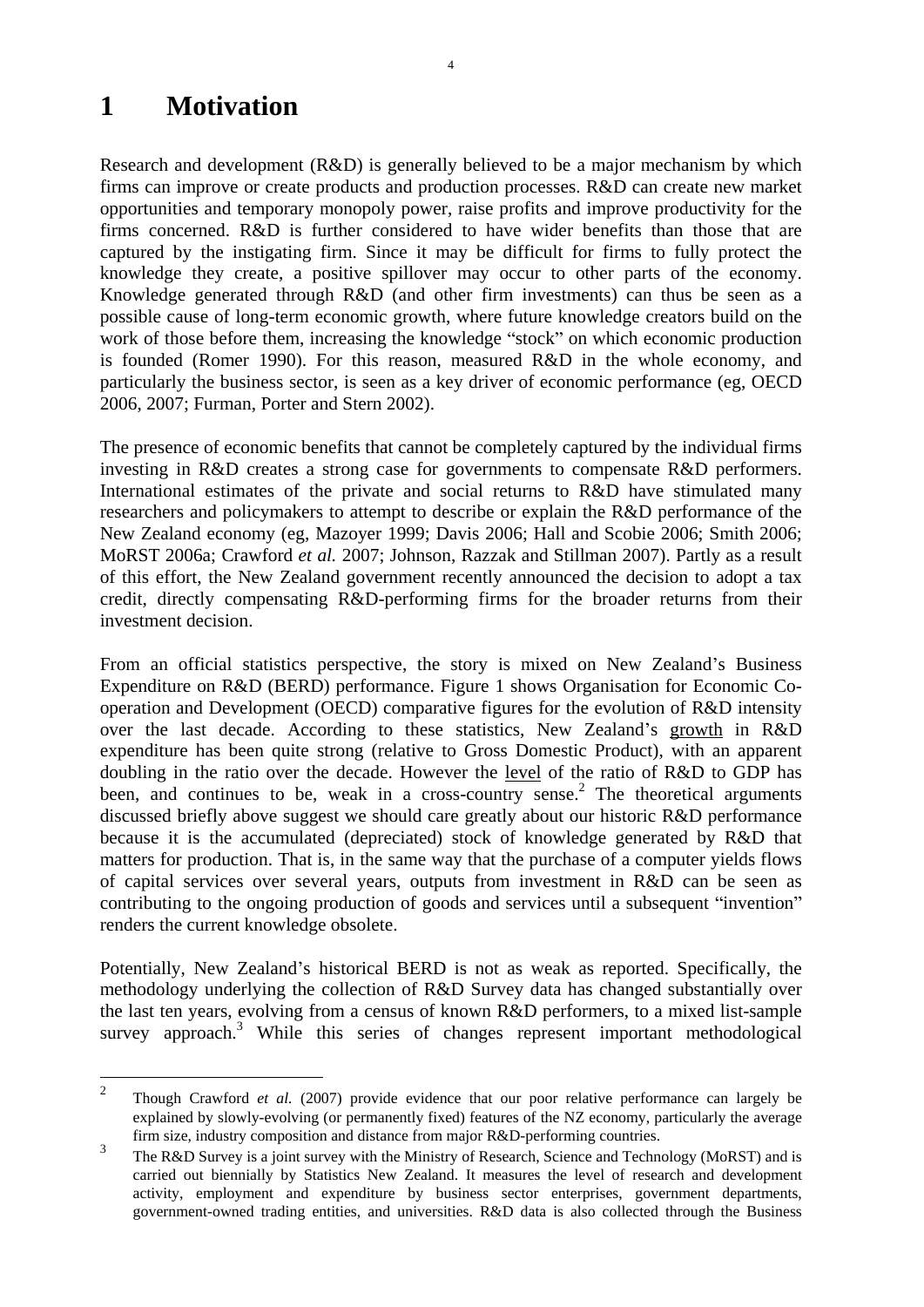improvements in the estimation of BERD, every step towards a full sample survey has uncovered numerous firms that were not previously considered R&D performers. Such discoveries have meant that it is difficult to compare estimated measures of BERD over time. This is recognised by Statistics New Zealand, who advise "caution... when making comparisons between 2004 results and previous survey periods" (Statistics New Zealand  $2004$ ) and that "R&D expenditure figures in the  $2002$  reference year are not directly comparable with those collected in 2000 and previous years because of changes in the methods employed to identify enterprises undertaking R&D activity" (Statistics New Zealand 2002).

The problem of inter-temporal consistency is addressed by the Ministry of Research, Science & Technology in their *Decade in Review* publication (MoRST 2006a). MoRST s approach to creating a consistent time series was to convert aggregate values with sample-survey components into "list-based measures" and to harmonise the population coverage to exclude firms with less than ten employees (MoRST 2006b). This reduced the observed measure of BERD in 2002 and 2004 (the final year the study covered) by roughly \$100 million per year, or approximately 15 percent of the total. These adjustments also materially affect the estimated number of firms performing R&D, with that count dropping by over 1,000 firms (that is, by more than half). Overall, this harmonisation effort challenges the perception of recent rapid growth in New Zealand R&D, attributing a very large share of that apparent growth to changes in survey population and design. Figure 2, sourced from MoRST (2006b), provides a graphical summary of this point. Their methodology suggests a downward revision of nominal BERD growth from roughly 19 percent to around 10 percent per annum.

This paper takes an alternative approach, starting from the premise that the recent sample survey approach adopted by Statistics New Zealand provides strong evidence that aggregate BERD is seriously underestimated historically. Like the MoRST approach, this assumption also implies that aggregate BERD has been growing at a much slower rate than previously reported. However, in contrast to that earlier work, our assumption also implies that the accumulated investment in  $R&D$  – the stock of  $R&D$  knowledge generated in New Zealand – is much higher than previously thought. $4$ 

In order to construct a consistent measure of BERD for all employing private-for-profit firms, this paper uses an econometric two-stage selection model to estimate the relationship between R&D activity and a wide range of firm characteristics including prior R&D behaviour, firm performance and market structure. The model is then used to predict R&D for every firm in the sector, yielding an estimate of BERD. Section 2 outlines the motivation of the model based on the international literature. Section 3 describes the data underlying the estimation, focusing on the breadth of information available from Statistics New Zealand's prototype Longitudinal Business Database (LBD) as well as the multiple sources of R&D data available at the micro level. Section 4 presents model estimates and implied aggregate BERD values, while Section 5 draws out conclusions from these findings, particularly in regard to the existing empirical literature that makes use of BERD official statistics.

Operations Survey (BOS), though not for the purpose of producing official BERD statistics. The relationship between BOS and R&D Survey data is discussed later in the paper.

<sup>&</sup>lt;sup>4</sup> This does not necessarily imply that New Zealand's relative historical performance in either levels or growth rates is understated. A detailed harmonisation of data methods across countries (taking account of sample design changes elsewhere) would be the only fair basis on which to make that comparison. We are unaware of any study that has attempted to harmonise international R&D data to that extent.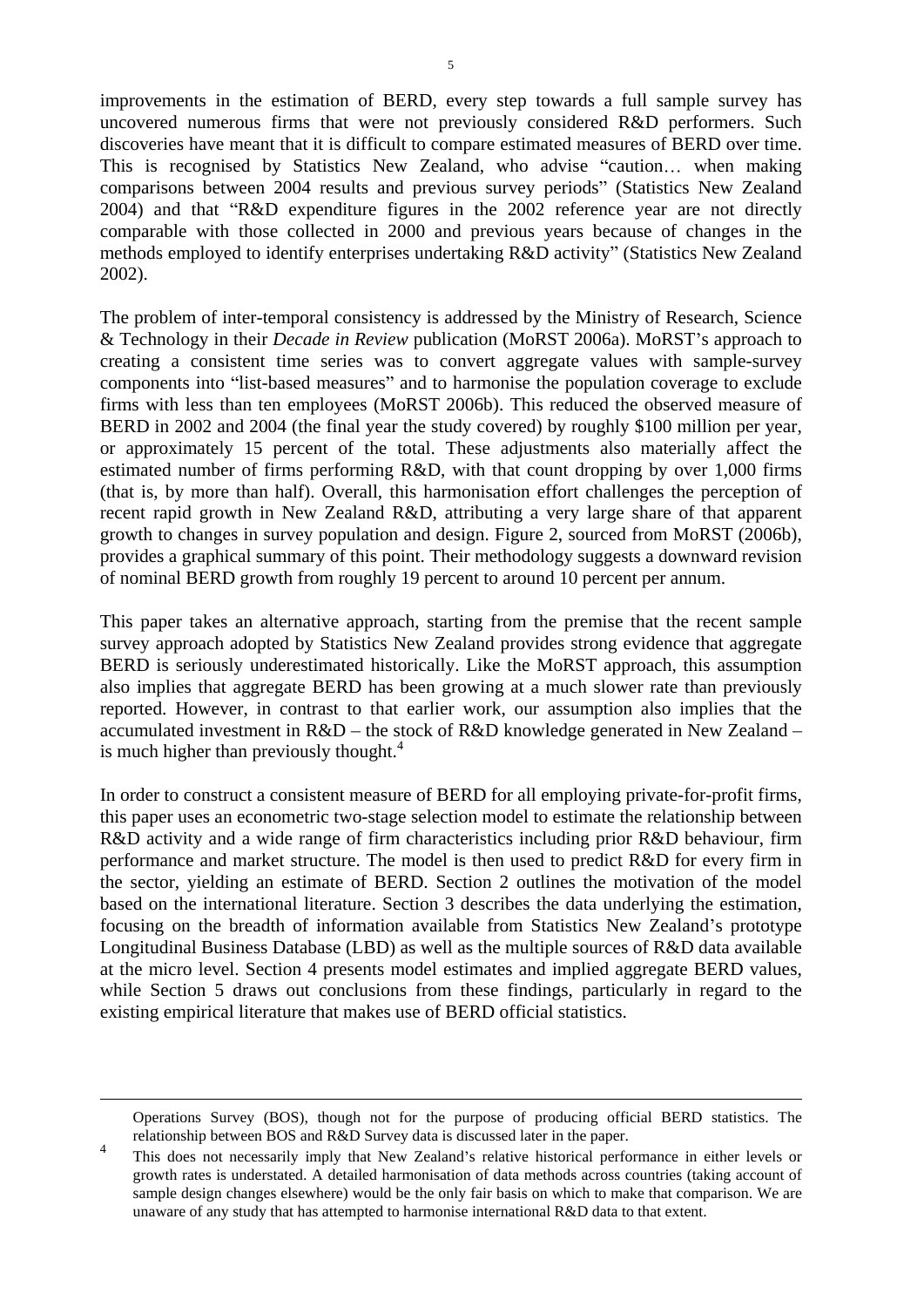# **2 Model**

The international literature suggests several reasonably strong hypotheses related to the decision to perform R&D. Smaller firms are found to be less likely to conduct R&D but, once this decision is made, firms in the same industry invest at similar intensities.<sup>5</sup> This stylised fact suggests an econometric two-stage selection model (ie, Heckman) is appropriate to consider what influences R&D investment decisions. Such a model allows potential determining factors to have different influences on the decision to do R&D and the scaleof the investment decision. The first stage estimates whether a firm performs R&D, while the second stage estimates R&D intensity conditional on R&D being performed. The key to estimating such models is to find variables that might reasonably influence the decision to perform R&D, but not affect how much R&D is done. In the absence of variables in the selection equation that do not appear in the intensity equation, the two-stage model is identified purely from functional form assumptions.

We now present a quick summary of potential R&D determinants based on two prior literature reviews by Symeonidis (1996) and Becker and Pain (2008). With varying degrees of success various authors have considered  $-$  among other things  $-$  the following loosely categorised determinants of R&D investment decisions:

**Firm size**: The importance of size to the investment decision is often seen as reflecting a combination of economies of scale or scope in R&D, portfolio effects that mitigate risk (eg, being able to afford a diversified portfolio of R&D projects), superior access to finance, or a greater ability to generate returns from innovations (eg, because existing client bases are  $\text{larger.}^6$ 

**Internal financing**: If capital markets are incomplete, then the ability of firms to finance "lumpy" and potentially risky R&D might be compromised. Past profits are often used as an indicator of the ability to finance projects internally.<sup>7</sup>

**Competition/market power**: Recent empirical effort has focused on whether competition has a non-linear effect on innovation effort. For example, oligopolistic markets may provide the optimal conditions for investment because current market players are big enough to make large-scale R&D investments, and yet they are still sufficiently incentivised to compete for the market (Aghion *et al.* 2005).

**Location**: Proximity to other sources of R&D output/input may be beneficial based on, among other arguments, the potential for spillovers from the effort of other firms to be transmitted by personal interactions or labour mobility. The important role that distance has in inhibiting the diffusion of potential knowledge transfer has been considered in many contexts including citations (eg, Jaffe, Trajtenberg and Henderson 1993) as well as the determinants of aggregate R&D expenditure (eg, Crawford *et al.* 2007).

**Technology characteristics**: It may be that some industries have different product cycles and the demand to produce new technologies differs across these markets. While some studies try to directly control for technological characteristics, most studies rely on industry dummies to control for this effect. To give a sense of the importance of industry differences in R&D effort, Mazoyer (1999) decomposed the difference between New Zealand BERD over GDP

<sup>5&</sup>lt;br>**5** R&D intensity is normally measured as the ratio of R&D expenditure to sales, value-added or total employment.

 $\frac{6}{7}$  This last ignores the potential dynamic effects of successful R&D efforts on firm size.

<sup>7</sup> Though Symeonidis (1996) notes that past profits might also represent expectations of future profits or the success of past R&D efforts.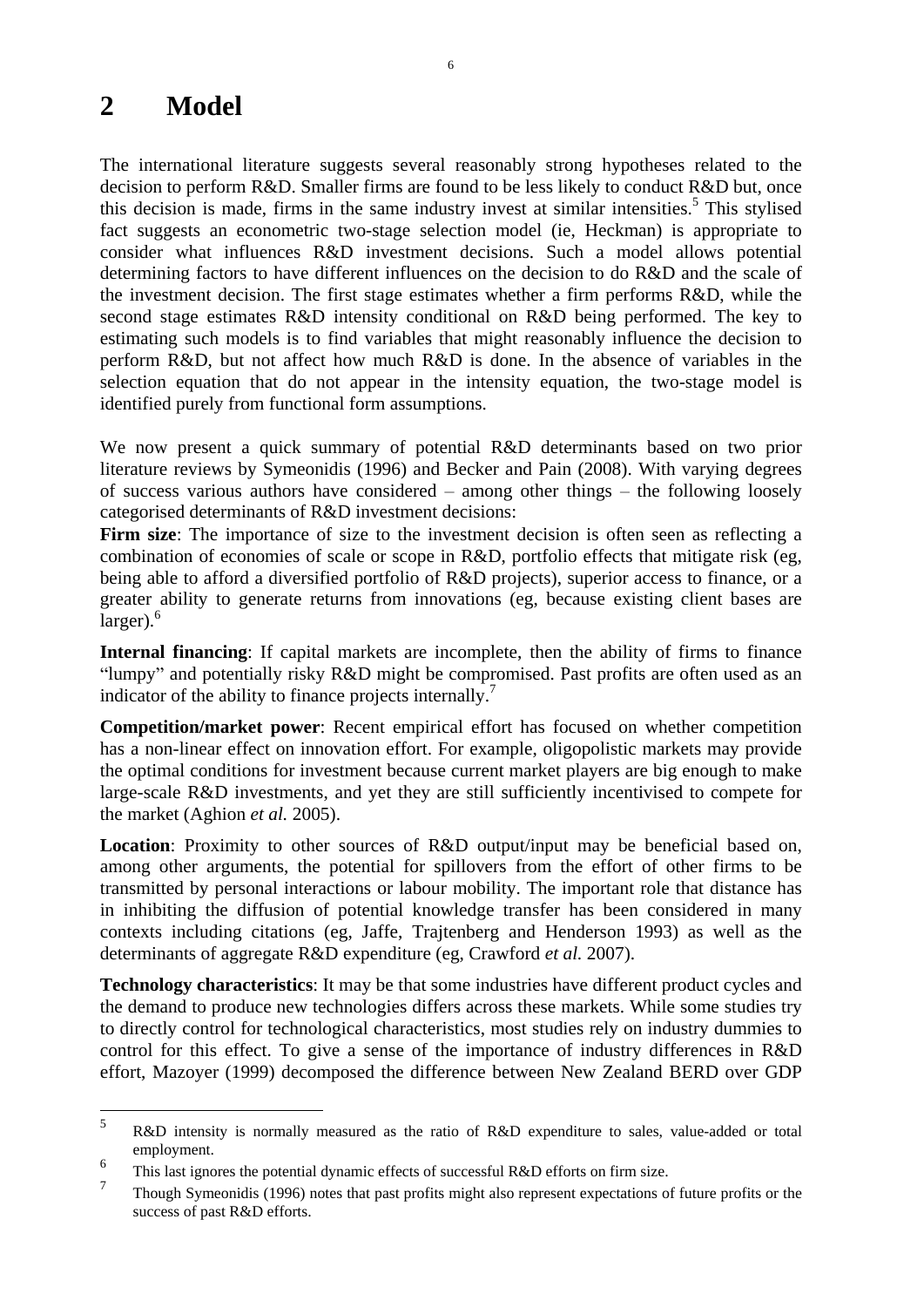and the OECD average into the share attributable to New Zealand's unique industry mix and a share related to differences from international industry norms for R&D. She found that roughly half the difference in New Zealand R&D intensity can be explained by industry composition. Along similar lines Crawford *et al.* (2007) found that the share of employment in primary industries was important in explaining cross-country differences in R&D.

**Government support**: As discussed earlier, there are good theoretical arguments why governments should support private R&D. In the empirical literature, the potential impact of government policy has been considered from a positive perspective, through say tax credits and public university collaboration, and also as potentially crowding out private effort (David, Hall and Toole 2000 reviews this literature).

**Human capital**: R&D is labour- and skills-intensive so that the supply of adequately talented people is a likely prerequisite of being able to perform R&D. In New Zealand, salaries and wages constitute roughly half of BERD (Statistics New Zealand 2006).

**International engagement**: Arguments can be made either for or against certain types of international connections being positive for R&D activity. Exporting firms may be more likely to do R&D because they are exposed to other markets and, therefore, a larger knowledge base, or they may simply face greater competition. Foreign-owned firms, on the other hand, may do more or less R&D in New Zealand depending on where the innovation functions of the multi-national firm are best located. That location decision could be driven by, say, synergies with other business functions (such as production facilities or head offices) or the relative costs and benefits of doing R&D in the various jurisdictions in which the firm operates (eg, because of differing tax incentives).

**Persistence**: R&D may involve both set-up and close-down costs so that firms may be inclined to continue investing once they start. Examples include hiring and firing costs, capital investments associated with equipping laboratories, or purchases of existing intellectual property rights.

**Macroeconomic conditions**: Key variables that have been considered in the past include interest rates – which might influence the investment hurdle rate for undertaking projects – and exchange rate movements, which potentially capture exogenous variation in import competition.

Studies often only include manufacturing firms in their sample. We have broader coverage (discussed in the next section) and, because of the technology characteristics arguments, it may be important to consider the interaction between industry and other variables. We should be particularly concerned whether some of our right-hand side variables may differentially influence decisions in "high" and "low" technology industries. We are keen to distinguish between markets where  $R&D$  is a "rule of entry" and the norm (eg, advanced manufacturing), and others where R&D is a rare undertaking (eg, retail trade).

Because our model is to provide estimates of aggregate BERD, we are restricted to considering right-hand side variables that areheld by our population of firms. Fortunately, our dataset is extremely rich, even when restricted to data that most firms in the population have. We now turn to a discussion of that data.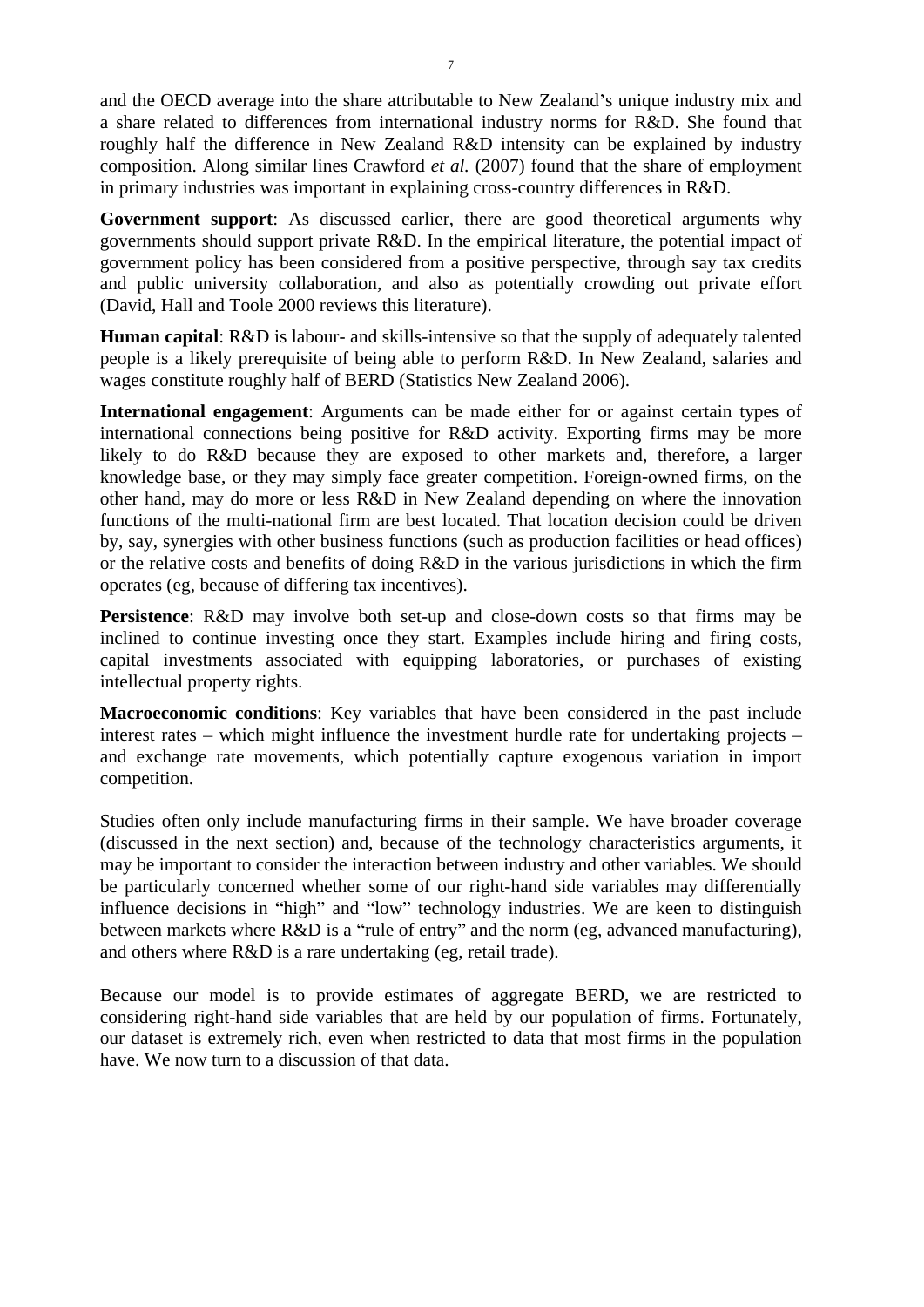## **3 Data**

The LBD contains a broad range of firm performance data from both survey and administrative sources. The core administrative data on the LBD consists of the Longitudinal Business Frame  $(LBF)^8$  with goods and services tax  $(GST)$  returns, financial accounts financial accounts  $(IR10)$ ,<sup>10</sup> and company income tax returns  $(IR4)$ <sup>11</sup> provided by Inland Revenue; information on employers and employees aggregated to the firm level, sourced from the Linked Employer-Employee Dataset (LEED); $^{12}$  and shipment-level merchandise export and import data provided by the New Zealand Customs Service.<sup>13</sup> The coverage of the database is extremely broad and, at a minimum, covers all firms in the economy with at least \$40,000 in taxable income. For this paper we also make use of three sample surveys that are included in the LBD: the Annual Enterprise Survey;<sup>14</sup> the R&D Survey; and the Business Operations Survey (BOS). Fabling *et al.* (2008) and Statistics New Zealand (2008) go into greater detail on the full contents of the database, and more information on the individual data sources is available from Statistics New Zealand's website.

In this paper we focus on the private-for-profit sector of the economy. This population is defined by excluding government, private households and non-profit business types (such as trusts). We further restrict our population to exclude non-employing firms because we expect some labour input to be necessary to conduct or commission R&D. Having made that restriction, we specify our R&D intensity on a per employee basis. We have all the necessary data available to compute an estimate for BERD for a six-year period from 2001-2006.<sup>15</sup> Table 1 provides summary statistics on the composition of our population. Perhaps the most interesting feature of Table 1 is the fact that our count of firms is very stable over the six years. At face value, this result appears inconsistent with previously published figures, which tend to show the population of private-for-profit firms growing steadily over time (Fabling *et al.* 2008). The apparent difference in results is reconciled by the fact that our population only includes employing firms  $-$  most of the growth in firm numbers has come through the expansion of the population of non-employing firms.

Because of the unique potential of the LBD, we are able to consider a wide range of potential determinants of R&D activity including ownership type, industry, balance sheet structure and prior performance. In particular, we can directly control for many of the factors that firm size may proxy for in other studies. Before turning to those measures, we first discuss our R&D

<sup>&</sup>lt;sup>8</sup> The LBF is a variant of Statistics New Zealand's sampling frame and contains longitudinal information

<sup>(</sup>eg, industry, ownership type, and sector) on firms.<br>
9 GST data include information on sales and purchases. We use this data after it has been processed to create Statistics New Zealand's Business Activity Indicator (BAI). The primary benefit we gain from using BAI data is that group-filed returns have been apportioned across GST group members.

<sup>&</sup>lt;sup>10</sup> IR10 data is essentially a set of company accounts composed of a statement of financial performance and financial position.

<sup>&</sup>lt;sup>11</sup> IR4 returns are declarations of taxable income for companies and, as such, include variables on overseas

income, interest and dividends, and income from "business or rental activities".<br><sup>12</sup> LEED data is constructed by Statistics New Zealand from Inland Revenue tax data, notably Pay-As-You-Earn (PAYE) returns for employees.

<sup>13</sup> Customs data is linked to the LBF initially via probabilistic matching on names and addresses, with subsequent manual matching for remaining unmatched large-value Customs clients.

<sup>&</sup>lt;sup>14</sup> AES is Statistics New Zealand's primary data source for the production of National Accounts and, as such, is the benchmark dataset for estimation of value-added.

<sup>&</sup>lt;sup>15</sup> While we have full coverage data in 2000, our model makes use of lagged financial information and, at present, there is no imputation in the database for 1999.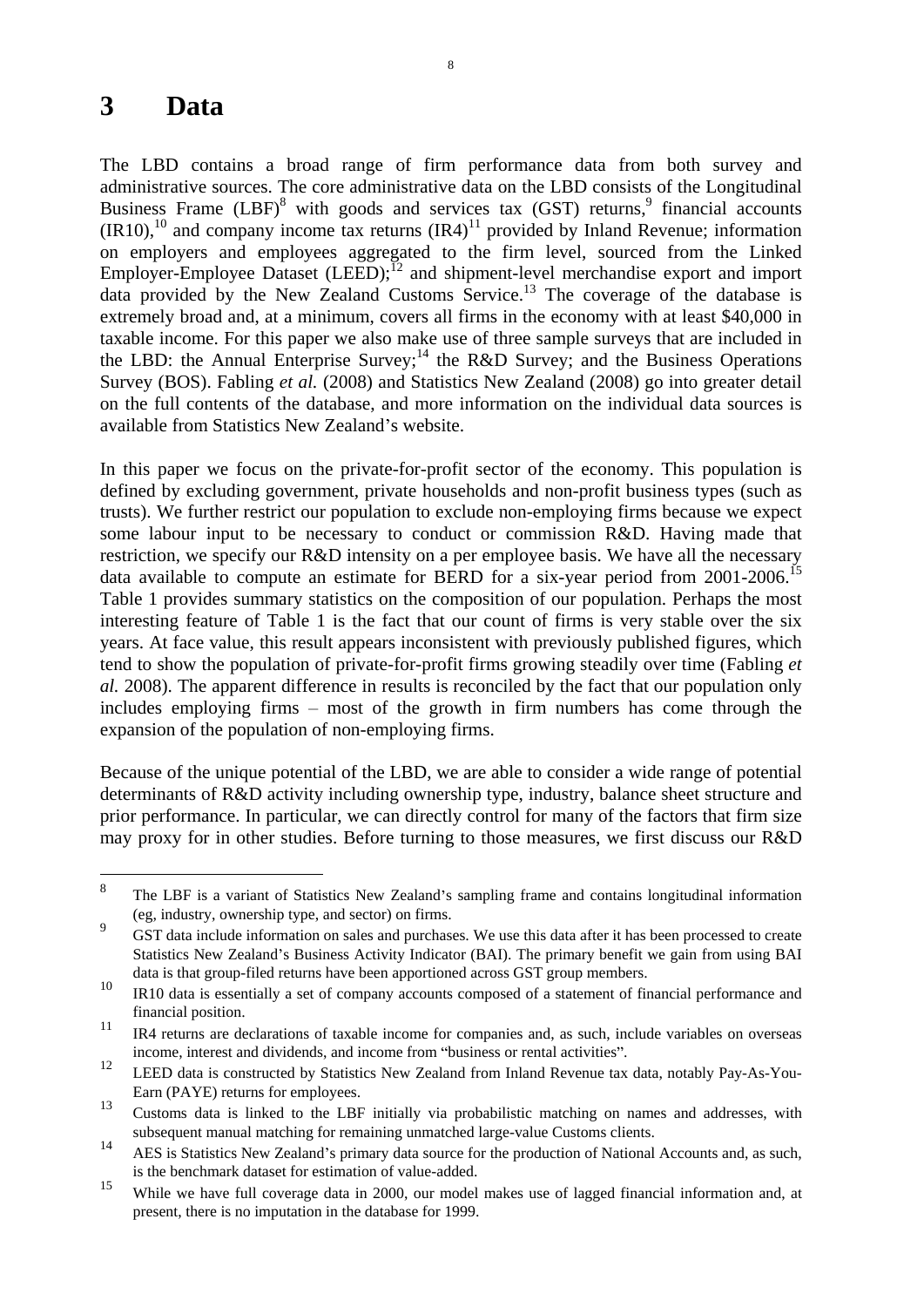9

measure since we have three potential sources for this. While the R&D Survey is the official data source for compiling R&D statistics, BOS is designed to build a better understanding of the range of business practices that impact on firm performance and so it also collects simple data on R&D expenditure.<sup>16</sup> The Inland Revenue Department's IR10 form also collects information on R&D expenditure within the context of a broader profit and loss statement.

Fabling (2007) compared R&D Survey and BOS responses for the sub-sample of firms that completed both forms and found that, at the micro level, BOS R&D figures are systematically lower than comparable R&D Survey figures. He reasons that this is likely to reflect an enumeration effect in the R&D Survey  $-$  that is, R&D expenditure in that survey is itemised over several pages, whereas BOS asks for a single total figure. Nevertheless, the correlation between the logs of the two measures of total R&D expenditure is quite high, being 0.872. For that reason, we believe it is valid to pool BOS and R&D survey observations taking care to adjust BOS responses for the average difference.<sup>17</sup> Table 2 sets out our coverage by data source and year. We pool the data because BOS is a much larger sample survey  $-$  using only 2004 and 2006 R&D Survey results we would have 4,140 observations that meet our population criteria, and with BOS included this number rises to 16,080. One consequence of pooling the data is that we change sources by year, making it difficult to isolate any effect from time-varying macro variables, such as interest rates.

Fabling (2007) also considers differences between survey responses to questions about the split between internally and externally conducted R&D. He concludes that there are serious disparities between measures of this split, probably as a result of question phrasing and response burden incentives in the R&D Survey. Overall firms in the R&D Survey are more likely to report their R&D as completely conducted in-house. If the BOS results are more accurate, this would imply some element of double-counting in BERD figures, since both funders and performers are report the same R&D as being performed by them in the R&D Survey. From a policy perspective  $-$  and to understand firm performance  $-$  we are more interested in the total investment firms make in R&D regardless of who performs the service.<sup>18</sup> Balancing these factors, in this paper we choose to focus on total firm-level expenditure accepting there will be an element of double-counting in the estimated aggregate we produce. From a practical perspective, it would be difficult to reconcile our BOS and R&D Survey responses to make them consistently measure the internal-external split. Insofar as business-funded research is performed outside the private-for-profit sector there will be no double-counting of investment.<sup>19</sup> Looking solely at total R&D reported from the survey responses that meet our population criteria, we actually calculate aggregate (weighted) R&D to be lower than that reported in official statistics. Table 3 reconciles the differences between the calculation of aggregate R&D using our population and the equivalent number reported in official statistics (ie, in Statistics New Zealand 2006). Our main differences arise because we

<sup>&</sup>lt;sup>16</sup> The overlap between the R&D Survey and BOS is quite small so that there is limited opportunity to reduce respondent load in the collection of R&D data by the sort of linking that is undertaken in this paper.

<sup>17</sup> Specifically, for the common sample we regress ln(total R&D) from the R&D survey on ln(total R&D) from BOS and a constant. We then use predicted R&D survey values where we have a BOS response and no R&D survey response.

<sup>18</sup> Though some research suggests that in-house R&D capability is important, particularly because such capability may increase the ability of a firm to make use of externally-generated knowledge (Cohen and Levinthal 1989).

<sup>19</sup> Statistics New Zealand (2006) indicates that \$138m of R&D funded by business is performed by government or the higher education sector, both of which are outside our population.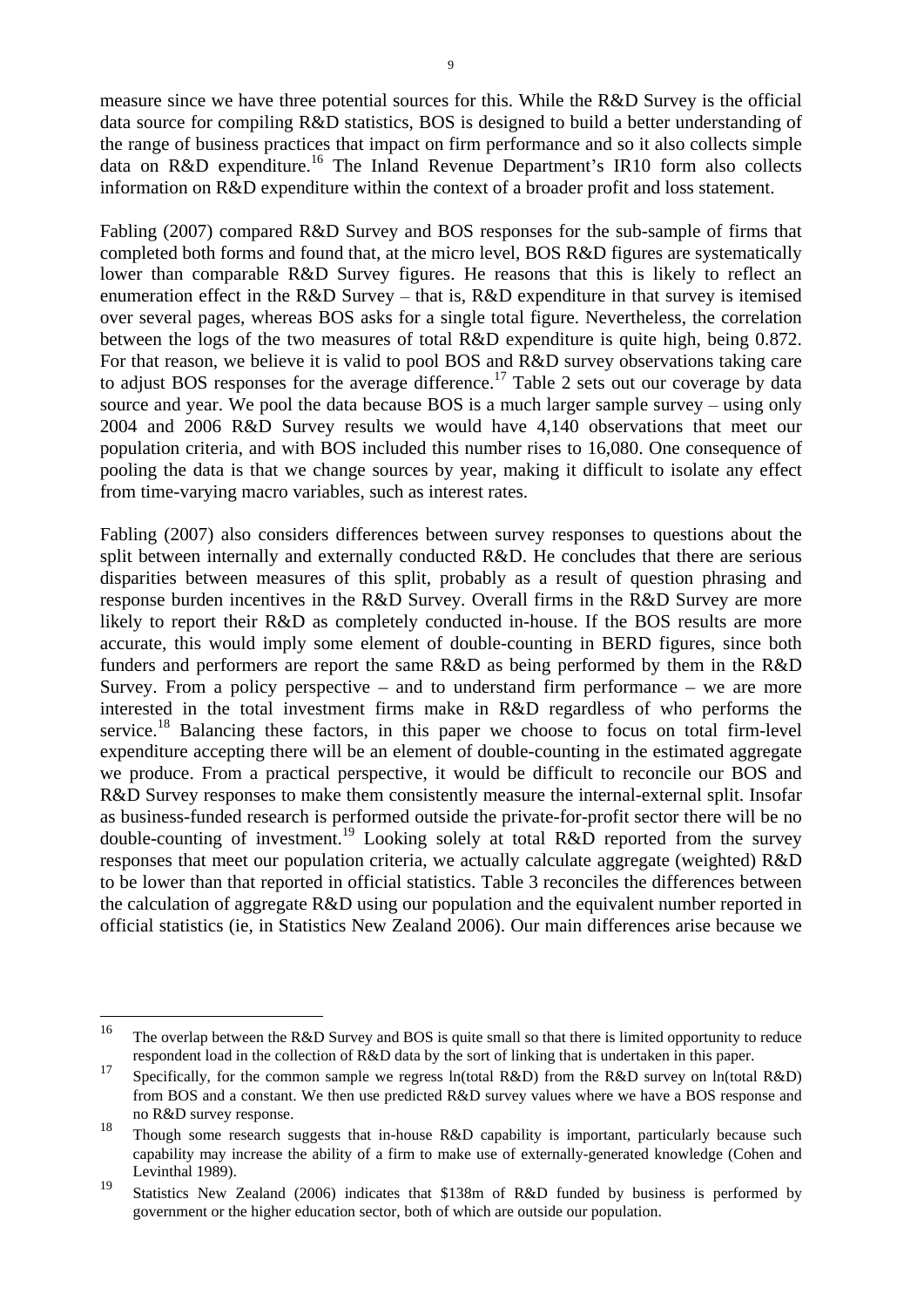take a narrower population – restricting to private-for-profit and excluding non-employing firms.<sup>20</sup>  $ext{times}^{20}$ 

The IR10 would be our ideal source of R&D expenditure information, given the superior coverage that tax data provides. However, the R&D variable in the IR10 does not concord well with survey source estimates of R&D, probably because salaries and wages are separately accounted for in the IR10 form. That is, it would be impossible for firms to accurately report both their full  $R&D$  cost and their full wage bill without overstating their total expenditure. Given that the internal accounting for salaries and wages is probably superior, measurement error results in the R&D category of the IR10. The conclusion section briefly discusses how the implementation of a tax credit could greatly enhance the value of administrative data in the estimation of BERD. Still, the IR10 variable provides a reasonably good binary indicator of whether firms performed R&D in a given year and we use it in that context. The correlation between indicators of whether R&D is performed in the firm using BOS 2005 and corresponding IR10 responses is  $0.669$ <sup>21</sup>

To summarise, our dependent variables (R&D activity and R&D intensity) are based on both R&D Survey and BOS reported total R&D, where precedence is given to R&D Survey responses. Where BOS responses are used, they are adjusted to allow for differences in the survey mechanism (which are likely to cause respondents to report inconsistently across the two surveys). IR10 data is used as a consistent measure of historical R&D activity.

We now turn to our measures of the determinants of R&D investment. In discussing these variables, we follow the categorisation of the previous section (see Appendix A for a summary of the definition of the variables):

**Firm size**: Total employment measured as the sum of LEED rolling mean employment (RME) and an annual count of working proprietors in the firm (also sourced from LEED).

**Internal financing**: Following the methodology of Fabling and Grimes (2008) we use AES postal responses together with IR10 forms to construct measures of the debt-to-equity ratio (DER) and dividends to profit ratio (DTP). We choose the debt-to-equity variable because the inherent variability in returns to R&D implies firms should have higher shares of equity if they wish to undertake R&D. That is, the certain repayment schedule implied by debt is an inappropriate match to the uncertain profit stream of the R&D investment. The dividends to profit measure should signal whether firms have good future investment opportunities. Specifically, if internal financing is necessary for R&D, then firms should retain profits to fund the activity. We also include the three-year average past profitability as an additional measure of potential availability of internal funds,  $22$  and control for ownership type (six

<sup>&</sup>lt;sup>20</sup> The numbers in Table 3 are calculated hierarchically so that the figures total to the difference between our numbers and official data. That is, differences attributed to zero employment firms being excluded do not include zero-employment firms that are also out of scope because of business type or institutional sector.

<sup>&</sup>lt;sup>21</sup> This calculation uses tetrachoric correlations since these variables are binary measures of R&D (ie,  $\frac{d}{d}$  do/don't do).<br>Because this variable has three lags, we can only use BAI data to construct it without losing the ability to

predict R&D for earlier years. Since BAI data excludes wage and salary on the expense side, the numerator of our measure of profitability (sales-purchases) could be interpreted as being a measure of value-added. We choose to label this variable as "profitability" because of the denominator choice (sales), but will interpret the variable as representing prior performance (either profitability or productivity) more generally.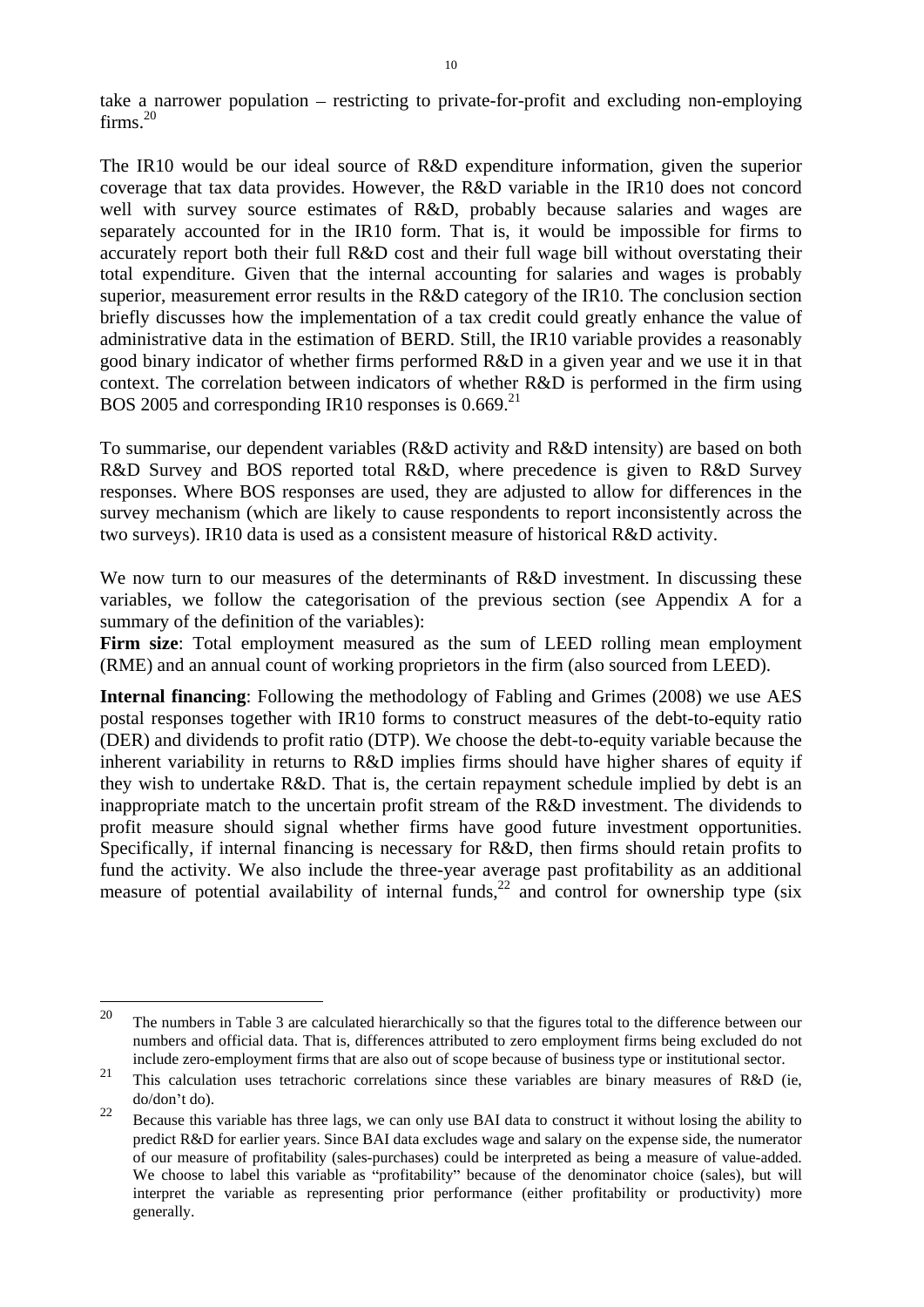dummies) which may affect access to finance and owner/manager incentives to take on risky  $\text{projects.}^{23}$ 

**Competition/market power:** We use BAI sales to construct the firm's share of aggregate (three-digit industry) sales and an industry Herfindahl index (ind\_herf) to capture how concentrated sales are within industries. We also include the square of ind\_herf to allow us to test the possibility that industry concentration has an inverted-U effect on R&D activity. Unfortunately, we have no adequate control for import competition across all industries.<sup>24</sup>

**Location**: Our model does not include any location variables, although potential candidates could include the minimum distance between a New Zealand firm and the closest Crown Research Institute or university, the diversification of the local industry mix (see, eg, Maré and Timmins 2007), the share of nearby firms that conduct R&D, and/or the availability of fixed factors such as information and communications technology infrastructure (eg, broadband).

**Technology characteristics**: A set of 18 industry dummies are included and we also allow coefficients of some other variables to vary by a basic split of firms into high- and lowtechnology industries. This split is based on average industry R&D per firm so that roughly half of observations are deemed to be in each technology group. In practice, 41 percent of our firms are dubbed high-technology with industry-averaged expenditure over \$13,000, constituting all of manufacturing (excluding printing, publishing and recorded media) and property and business services.

**Government support**: We include a dummy for whether firms are contemporaneously receiving grant money from the Foundation for Research, Science and Technology (FRST).

**Human capital**: We have no consistent firm-level measure of human capital over time. The LBD will soon contain some local labour market characteristics that may be useful controls. Potentially, access to individual-level data in LEED would allow some controls for the effect of flows of people between firms to be incorporated into the model

**International engagement**: We include a dummy for whether a firm is foreign-owned (based on IR4 and LBF data), as well as a dummy for whether firms export or not (based on zerorated GST sales and Customs data).<sup>25</sup>

**Persistence**: As discussed earlier, we use a dummy of positive lagged IR10 R&D (prior\_R&D) as a measure of persistence. We also include the ratio of intangible assets to total assets (ITA) as a proxy for the accumulated stock of knowledge (sourced from AES and IR10 data).

**Macroeconomic conditions**: As noted earlier, our R&D variable data source varies systematically by year, which precludes us from including general macro variables. Their potential effect would be convoluted with any remaining data inconsistencies. However, a more fruitful approach in the future might be to use average industry-level interest rates if

 <sup>23</sup> In cases where firms are not active in all years required for these variables to be constructed, they are set to zero and (unreported) dummies are included in the regressions for those observations. There are not sufficient observations of new entrant firms to estimate a separate model for them.

<sup>&</sup>lt;sup>24</sup> It is probable that the Customs data could be used to both improve the identification of market competitors and allow the construction of import competition variables. However, implementing this approach would require us to restrict our analysis to manufacturing firms.

<sup>&</sup>lt;sup>25</sup> Exports are not the only sales items that are zero-rated for GST purposes, so this variable is only a partial proxy for exporting behaviour. We choose to use this data in the absence of a comprehensive measure of service exports in the LBD. For a manufacturing-only analysis, the Customs data could also be used to identify the specific markets firms operate in.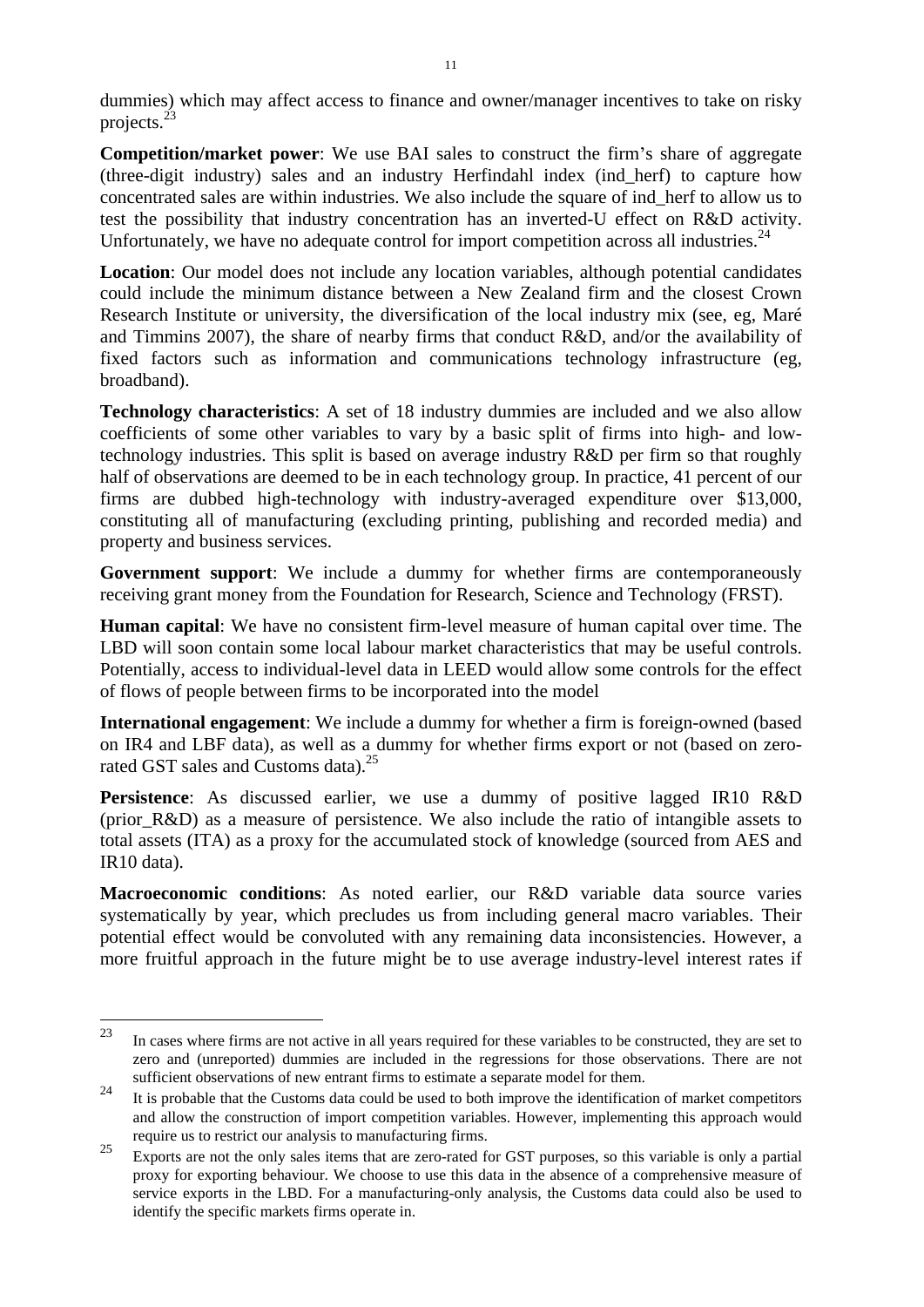these could be constructed. Additionally, exchange rate movements could be captured in import competition variables if present (as discussed above).

All financial variables are lagged one year to reduce issues of endogeneity. Despite this, causality could still be from R&D investment to the "independent" variables. For this reason, we interpret our model as suggesting correlations rather than causation.

Both IR10 and BAI data have had missing data imputed. We make use of this imputation for our bottom-up BERD calculation, but exclude imputed IR10 observations from our modeling exercise.<sup>26</sup> This exclusion reduces our estimation sample from  $16,080$  to  $12,906$ . In the following section, we test the robustness of our model to the inclusion of imputed data.

Figure 3 shows distributions of selected variables in 2006. Many of our right-hand side variables are highly skewed, with some of this due to theway entering firms are treated. The debt-to-equity ratio (DER) is also right censored for a number of firms (because reported equity is negative). Similarly, profitability has a very long tail to the left and has been left censored at negative one. In general, though, a large proportion of firms return a positive profit averaged over a three year period. Employment is highly concentrated at one and two staff (potentially working proprietor-only firms), with a long tail to the right (the exclusion of the top one percent of firms from this chart hides the true breadth of this distribution). Very few firms report non-zero intangible assets.

## **4 Results**

In this section we estimate our Heckman model, appraise the effectiveness of the model and perform robustness tests on our results. Having satisfied ourselves that the model has explanatory power, we then derive a time series for aggregate BERD using predicted R&D expenditures from the model. Because of data availability, we have the advantage of producing an annual BERD series (the R&D Survey is only run every two years), and of being able to decompose the relative contribution of various factors to the estimated growth of R&D. We also decompose the investment in R&D into firm size groups by year and produce predictions of the number of private-for-profit firms investing in R&D in 2006. The section concludes by discussing the importance of deflators and recalibration over time.

Preliminary exploratory analysis suggests that the standard international result that R&D intensity does not vary with firm size does not hold in the New Zealand data. This fact leaves us with a decision to make regarding which variables should appear in our selection equation and not appear in our intensity equation. We propose that having available finances or some ability to conduct R&D should be important determinants of the decision to do R&D, but may not determine the size of the investment. For firm analysis it is often hard to justify such choices and, to a certain extent, such decisions have to be made on faith. By electing to use measures of past R&D performance and the ability to internally finance investment as our selection-only variables, we drop ITA, prior\_R&D, DER and DTE from the intensity equation. We leave profitability\_3yr in both selection and intensity equations because this variable may reflect more than internal financing ability (as noted in footnotes 7 and 22).

Table 4 presents our main results. Column one is the central estimate using the Heckman selection model and subsequent columns present robustness checks for that model. The first

<sup>&</sup>lt;sup>26</sup> Less than one percent of remaining observations in our estimation sample have BAI data imputed.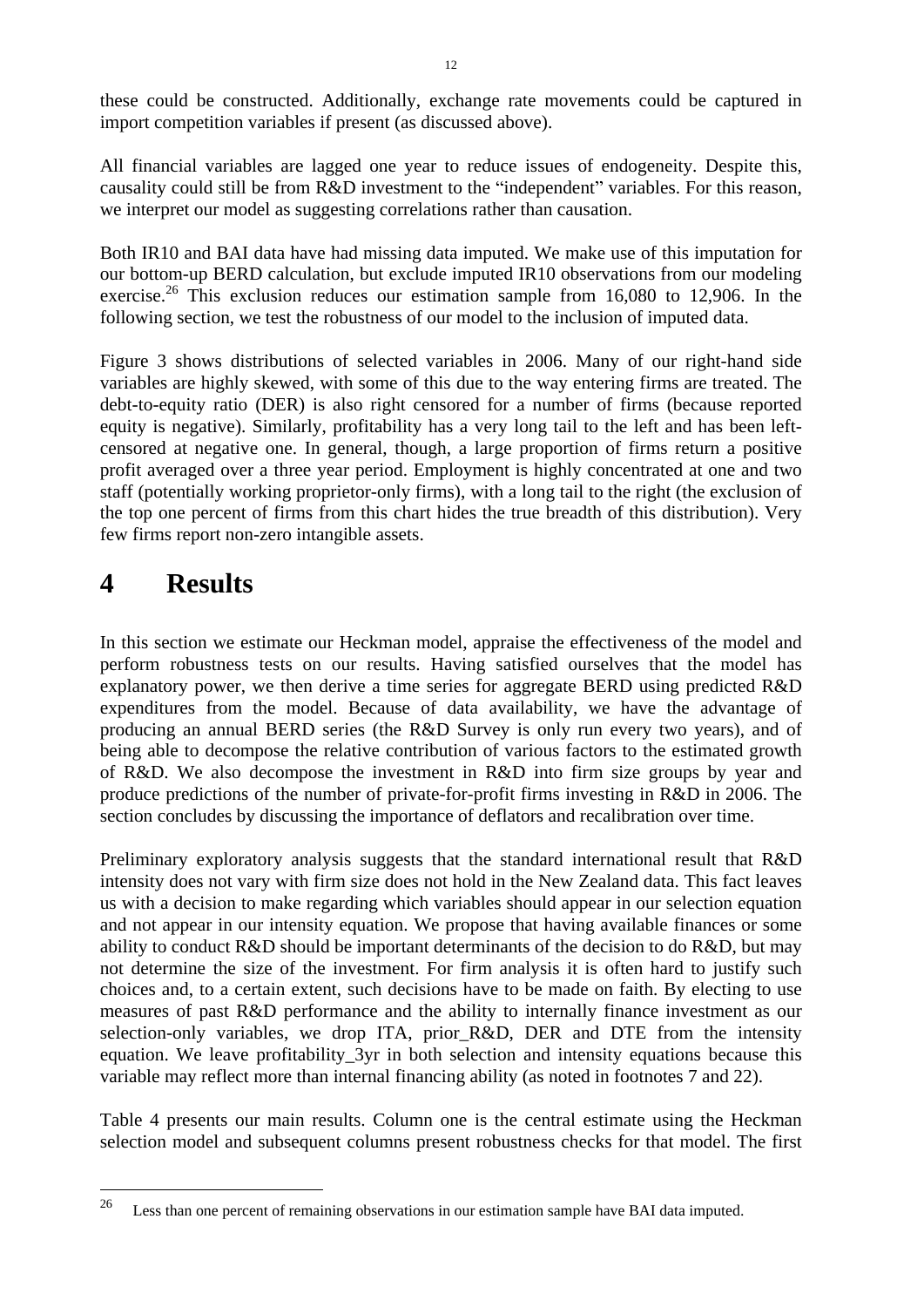point of note from column one is that only 15.4 percent of observations actually do R&D (ie, the ratio of "uncensored" to total observations, 1,989/12,906).

Most of our model variables have the expected sign. In particular, in the selection equation receiving funding from FRST (FRST\_funded), being an exporter, having relatively large market share (Sales\_share), being in R&D intensive industries, having a balance sheet with a lower debt to equity ratio (DER), retaining profits (DTP), and having performed R&D in the prior year all raise the probability that the firm will be doing R&D. Where included, these variables also have the same positive relationship with R&D intensity, though only firms in a small subset of industries are clearly investing at higher intensities than retail trade firms (our reference group). Foreign-ownership had an ambiguous sign in our earlier discussion of theory – however, it shows up as positively related to  $R&D$  intensity in our estimates.

Industry competition has the anticipated inverted U-shaped relationship in both the selection and intensity equations (positive sign on linear term, negative sign on squared term though in the intensity equation the squared term is not significantly different from zero). However, in the selection equation, the estimated turning point of this inverted-U is at a Herfindahl index value of 0.386. Looking again at the bottom right panel of Figure 3 we can see that there are very few industries that have higher concentration than this number (containing only one percent of firms in the population), so that our estimated relationship is essentially linear over the range of observed concentrations. Firms in more concentrated industries are more likely to do R&D even after controlling for the share of the firm's own sales in that industry.

The sign of our prior performance variable (profitability\_3yr) is perhaps somewhat surprising with weaker performance related to the decision to invest in R&D and the intensity of that investment too. Size, measured by total employment also has the opposite sign to expectation, though small in magnitude, in the selection equation. In our robustness tests we will focus on whether these last two estimated parameters are plausible.

Firstly, a Wald test of the independence of our selection and intensity equations cannot reject the possibility that we did not need a selection equation  $(p=0.199)$  on a test of rho, the correlation between error terms, equal to zero). That is, given our choice of "selection"-only variables it appears that a simple ordinary least squares (OLS) model would be appropriate in estimating the relationship between R&D intensity and our right-hand side variables. Columns two and three of Table 4 present OLS estimates with and without our "selection"only variables. As expected, our OLS parameters vary only mildly from the second stage Heckman estimates presented in column one.

In columns four and five we re-estimate the two-stage model using only BOS observations.<sup>27</sup> We do this for two reasons  $-$  to check that our approach of using both R&D Survey and BOS data is not problematic; and to allow us to estimate a population-weighted model (in column five). Both unweighted and weighted BOS-based models present consistent coefficients with the base model (in terms of sign and significance). We would expect some variation in the results for the intensity equation simply because we have lost almost half of our R&D performers. That is, while the R&D Survey contributes a small proportion of total observations, it contributes an equal share of observations of non-zero R&D expenditure. The main changes in estimated coefficients from the base model occur for profitability\_3yr, employment, industry concentration and the sole proprietorship and partnership dummies. The BOS-only models suggest the estimated coefficient of the prior performance variable is

<sup>&</sup>lt;sup>27</sup> The BOS population does not include firms in ANZSIC Division Q (Personal and Other Services), so the ind\_Q dummy is dropped for these columns.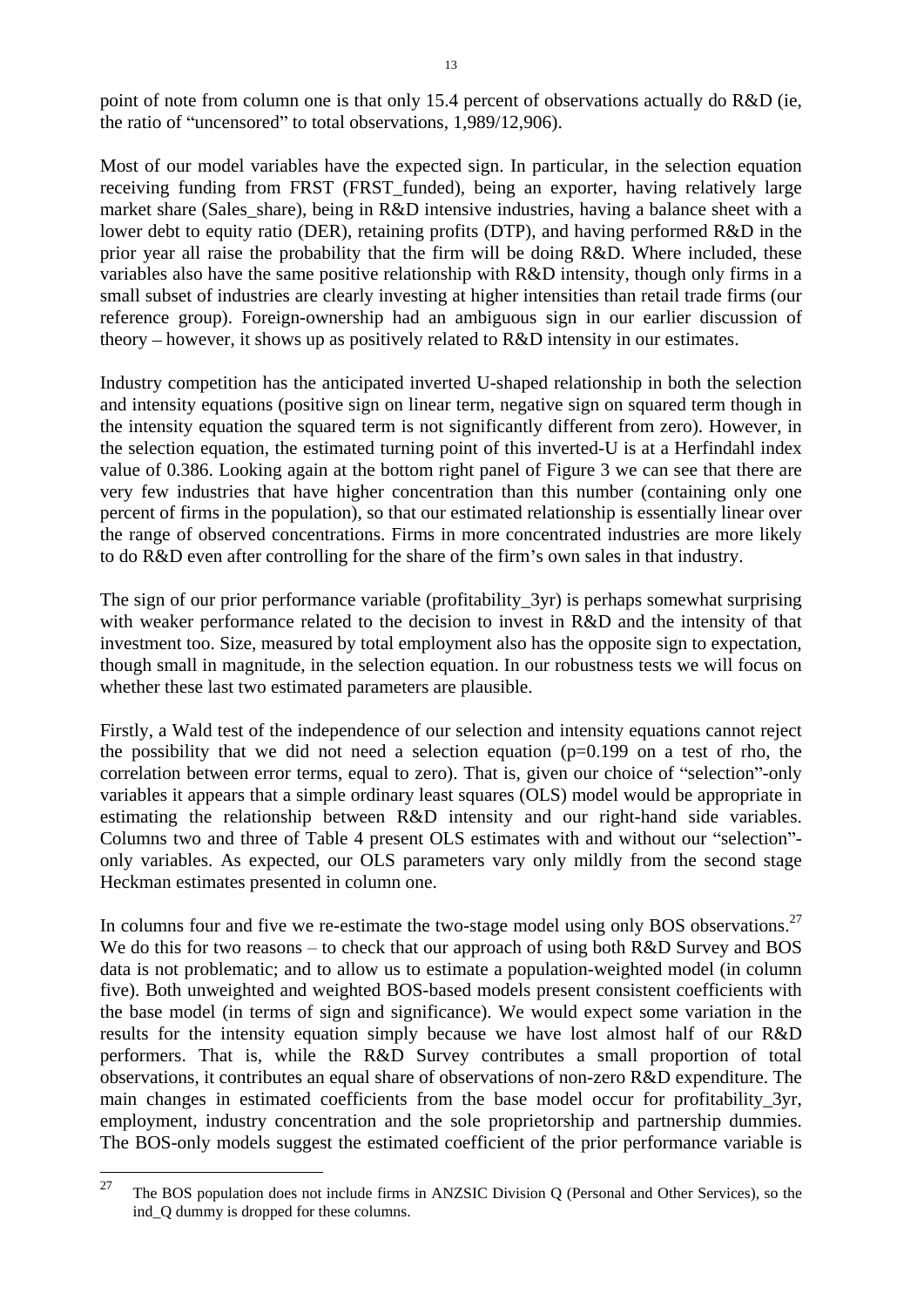somewhat fragile. Specifically, while still negative in sign, we can no longer reject the possibility that profitability\_3yr is unrelated to R&D selection or intensity (in the weighted model). The changes in coefficients on log employment and the sole proprietor dummy may reflect changes in the population arising from only using BOS observations. BOS has an employment cut-off of six rolling mean employees, whereas the R&D Survey includes firms with much lower employment. For sole proprietors and partnerships, it is quite plausible that those owner-operated firms with six employees or more are very different from employer only observations. For the employment variable, it is possible that very low employment firms are predominantly driving the negative relationship between R&D intensity and firm size (that is, the very small firms in our full dataset are very R&D intensive). This may be the case because the R&D Survey targets likely R&D performers so that R&D Survey observations with very low employment may not be "representative" small firms when it comes to doing R&D. Alternatively, there may be measurement error in the employment variable. Including this variable as the denominator on the left-hand side will then generate a strong estimated negative relationship with the same variable on the right-hand side. Our results in columns four and five are, therefore, consistent with that measurement error declining with firm size (as is likely to be the case).

Finally, in column six, we include observations with imputed IR10 data. We do this to check that our results aren't biased because missing IR10 data is somehow correlated with doing R&D. The results of this test suggest we do not have a problem in this regard.

The other robustness test  $-$  suggested earlier in the paper  $-$  was to check whether investment decisions in high and low-technology industries have different drivers. This hypothesis was tested by interacting firm variables with a dummy for being in a high-technology industry. The results are not reported in Table 4 because the only significant difference between highand low-technology firms in the intensity equation arises for profitability\_3yr. In particular, the negative relationship between prior performance and R&D intensity is exclusively driven by high-technology firms. The coefficient for high-technology firms is -0.691, significant at the one percent level, compared to 0.204 for the low-technology firms, not significantly different from zero at the 10 percent level.

Overall, our robustness tests suggest that our model may not require a Heckman two-stage specification, but that most estimated relationships are consistent with theory, prior evidence, and are robust to variations in the data used to estimate the parameters. Given this conclusion, we proceed to estimate our aggregate BERD series and explain its evolution. We do this by aggregating the expected value of R&D performed at each firm.This expected value is calculated as the predicted R&D expenditure conditional on the decision to do R&D (ie, a prediction from the second stage equation) multiplied by the predicted probability that the firm chooses to perform R&D (from the first stage equation). Thus our model estimates a non-zero expected R&D expenditure for every firm in the population.

Table <sup>5</sup> presents our estimate of aggregate BERD using the model in column <sup>1</sup> of Table 4. We estimate aggregate BERD in <sup>2006</sup> to be approximately <sup>65</sup> percent higher than the weighted R&D Survey observations in our population would suggest.<sup>28</sup> This number is substantially larger but not necessarily implausible. Our difference comes mainly from the estimated R&D activity of firms with low employment. Table 5 decomposes our modeled aggregate into the contribution of firms that have less than ten employees, those with 100 or more employees, and an intermediate size group. The smallest firms contribute almost three quarters of aggregate expenditure. This is not because the small size group is expected to do

<sup>&</sup>lt;sup>28</sup> Our estimate also sits outside the 95 percent confidence interval for the weighted R&D Survey result.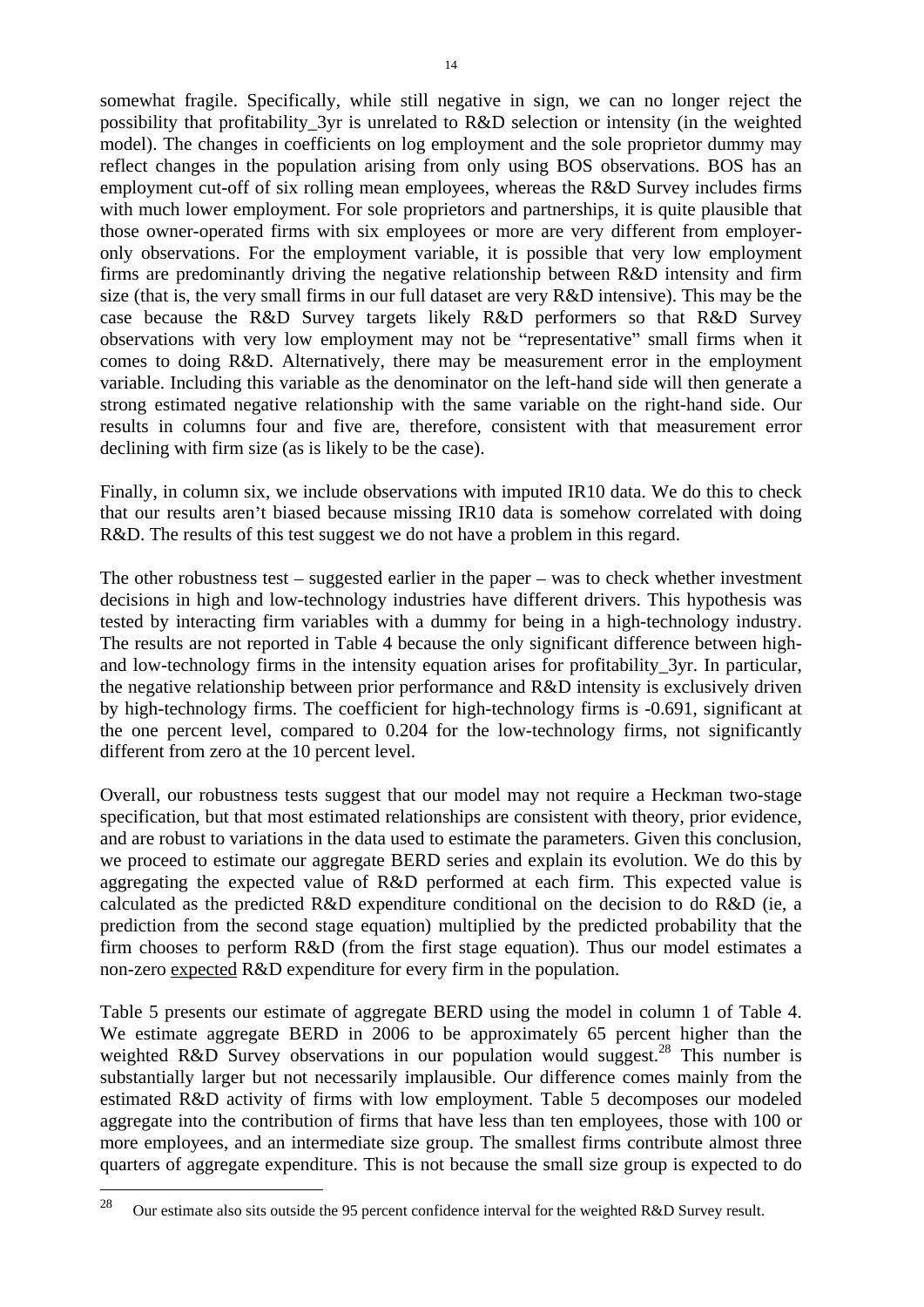more R&D, on average, but rather because they constitute 94 percent of all firms in the population. The  $R&D$  survey design allocates most firms in this size category to an "unlikely" to be doing R&D" sampling strata that has a relatively low sampling rate, or excludes them from the population. The large employment group make up only around one third of one percent of firms but account for over nine percent of aggregate modeled BERD.<sup>29</sup>

Aggregate growth in  $R&D$  is estimated to be a compounding 2.4 percent per annum. Figure 4 shows the evolution of a selected set of the modeled correlates of R&D expenditure. Each variable mean is indexed to 100 in 2001 and the legend is ordered based on each index's relative value in 2006. From this simple breakdown, it appears that increasing numbers of exporters, more firms developing R&D experience, increased levels of foreign-ownership, and higher average retained earnings have contributed to the overall increase in predicted R&D. Another key contributor is evident from Table 1, where it can be seen that there has been a steady decrease in the share of firms that are in primary production. Our industry dummies, and cross-country evidence such as that presented in Crawford *et al.* (2007), suggest that these firms are relatively weak R&D performers.<sup>30</sup>

While our aggregate series is very stable over time, the micro model predicts that many firms vary their investment year-on-year. Figure 5 shows the distribution of the year-on-year log difference in expected R&D. Many firms are predicted to make small changes to their R&D investment with growth centred roughly at zero, and not particularly skewed. The clustering around zero is partly driven by thefact that some important model variables are unlikely to change over time or do so only infrequently, such as industry or ownership structure.

An important question is whether the model needs to be recalibrated over time. Recalibration would be necessary if R&D intensity changes over time within firms that maintain the same controlled-for characteristics. For example, if R&D intensity increases within firms with otherwise the same employment, etc, then the model will underestimate aggregate BERD growth. It is not clear that this should be the case for the last decade. Any such effect would depend on some inadequacy in our controls for determining R&D expenditure, or some instability in the model coefficients over time.<sup>31</sup> Given the absence of sample survey data for years prior to 2004, it would be very difficult to empirically test the stability of the model. Specifically, the selection equation would become very difficult to estimate because the observations increasingly come only from firms that are expected to be R&D performers. Similarly, estimating within-firm intensity changes based on a panel approach (ie, by looking only at growth in intensity from firms that appear in consecutive years) is likely to reintroduce the problem that our method is trying to avoid – that of biased sample selection. For example, in earlier years firms that are no longer expected to be doing R&D would be dropped from subsequent population lists, so that the panel estimation of the persistence effect becomes meaningless. Further, historically, addition to the sample could be determined

<sup>&</sup>lt;sup>29</sup> The model assigns the smallest firms an average probability of being R&D performers of 9.0 percent, the intermediate size group a probability of 10.0 percent, and the largest group a probability of 16.1 percent. That is, large firms are far more likely to be R&D performers, despite the estimated coefficient on log employment in the selection equation being negative.

<sup>&</sup>lt;sup>30</sup> Some of the decline in the number of agriculture firms may be due to changing land use from farming to residential property. We would not expect to see R&D to be growing in this case, since property management companies tend not to be intensive R&D performing firms either. However, our population does not exhibit particularly large increases in property and business services firms of this sort, perhaps because these units would largely appear on the LBD as non-employing.

<sup>&</sup>lt;sup>31</sup> The model may not be stable if, for example, the funding structure of BERD or other parts of the national innovation system have changed over the decade (eg, if public research institutions began producing more business-relevant research due to new incentives).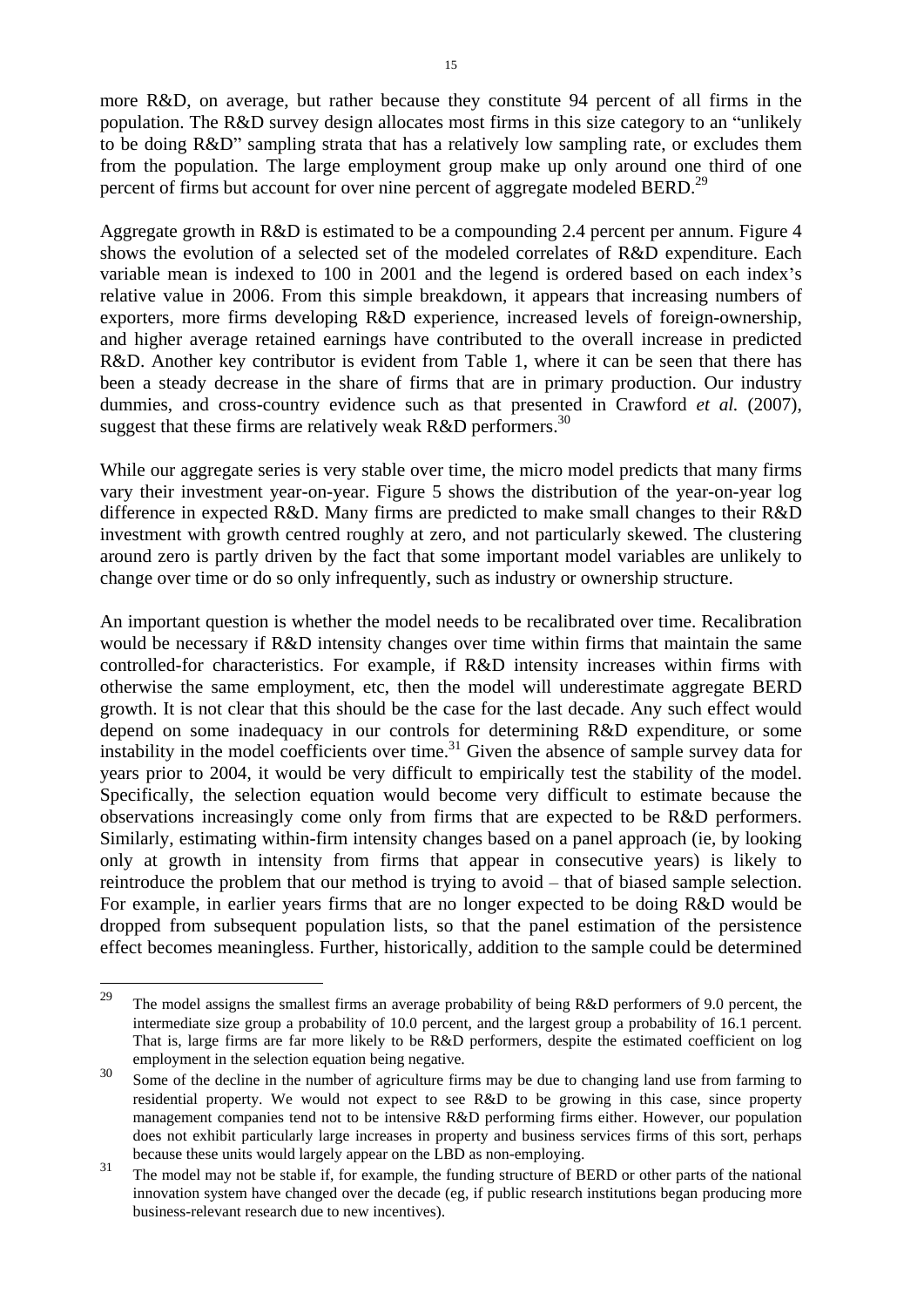by one of our independent variables and may be related to rapid growth in R&D. For example, new FRST funding recipients were automatically added to the survey list. These recognised problems with purely list-based approaches are part of the reason Statistics New Zealand has moved to a sample methodology more closely aligned with other official business surveys.

Our estimated model has good explanatory power and is largely consistent with prior research and theoretical expectations so that we have little evidence to suggest recalibration is necessary. Therefore, on the assumption that our model is a good representation of the R&D investment decision, and that any recalibration might be argued to be arbitrary, we do not recalibrate our aggregate series.

However, there is still the question of how we should appropriately deflate the R&D expenditure series. All of our independent financial variables are expressed in ratios that might reasonably be expected to have the same deflator in the denominator and numerator. Our R&D intensity variable, on the other hand, is not deflated. This may present an issue in estimation, though that might be considered relatively minor over the three year estimation period. However, the problem becomes more material over a six years period. Generally R&D expenditure has been implicitly deflated by the GDP deflator by dividing nominal BERD by nominal GDP. However, recent research suggests that R&D-specific deflators make a substantial difference to the interpretation of cross-country differences in R&D intensity (Dougherty *et al.* 2007). In particular, once relative labour costs are factored in, cross-country differences in R&D activity are much smaller. As we noted earlier R&D is highly skills-intensive and relative demand (and therefore wages) for skilled labour has been increasing steadily, so that it is not clear that growth in BERD has even matched growth in input costs. The simple average of Statistics New Zealand's Labour Cost Index (LCI) for professionals, and technicians and associate professionals has grown by 2.5 percent per annum between March 2001 and March 2006. On the basis of the LCI change, we could conclude that our model predicts the level of real R&D to be static over 2001-2006.

# **5 Conclusions and policy implications**

In this paper we have investigated the feasibility of using a microeconometric model to bridge methodological changes in survey design and provide consistent estimates of a macro aggregate over time. We reach the conclusion that the method is feasible, and that it provides a clear indication that business expenditure on R&D has been underreported historically. Specifically, we predict BERD to be 65 percent higher than official statistics (for our chosen sub-population) in 2006, with this gap rising rapidly back through time. In real terms, our model predicts that BERD has been static over the estimation period, though from a much larger base than previously thought. Much of the "additional" R&D predicted by the model is generated by the extremely large number of smaller firms that are generally treated as not being "likely" R&D performers. These findings have implications for research, policy and survey collection. Each of these is discussed in turn.

Firstly, for sound theoretical reasons, researchers tend to accumulate R&D investments into stocks described as "knowledge capital". A recent example of this approach is given in Hall and Scobie (2006), which looks at the productivity of R&D in the agricultural sector and uses a perpetual inventory method to accumulate R&D expenditure into a stock. If historical R&D has been underestimated over time, the stock has been underestimated, and the returns on R&D have probably been over-estimated. Even in the absence of stock accumulation, crosscountry panel estimates (which rely implicitly on the same variable being measured across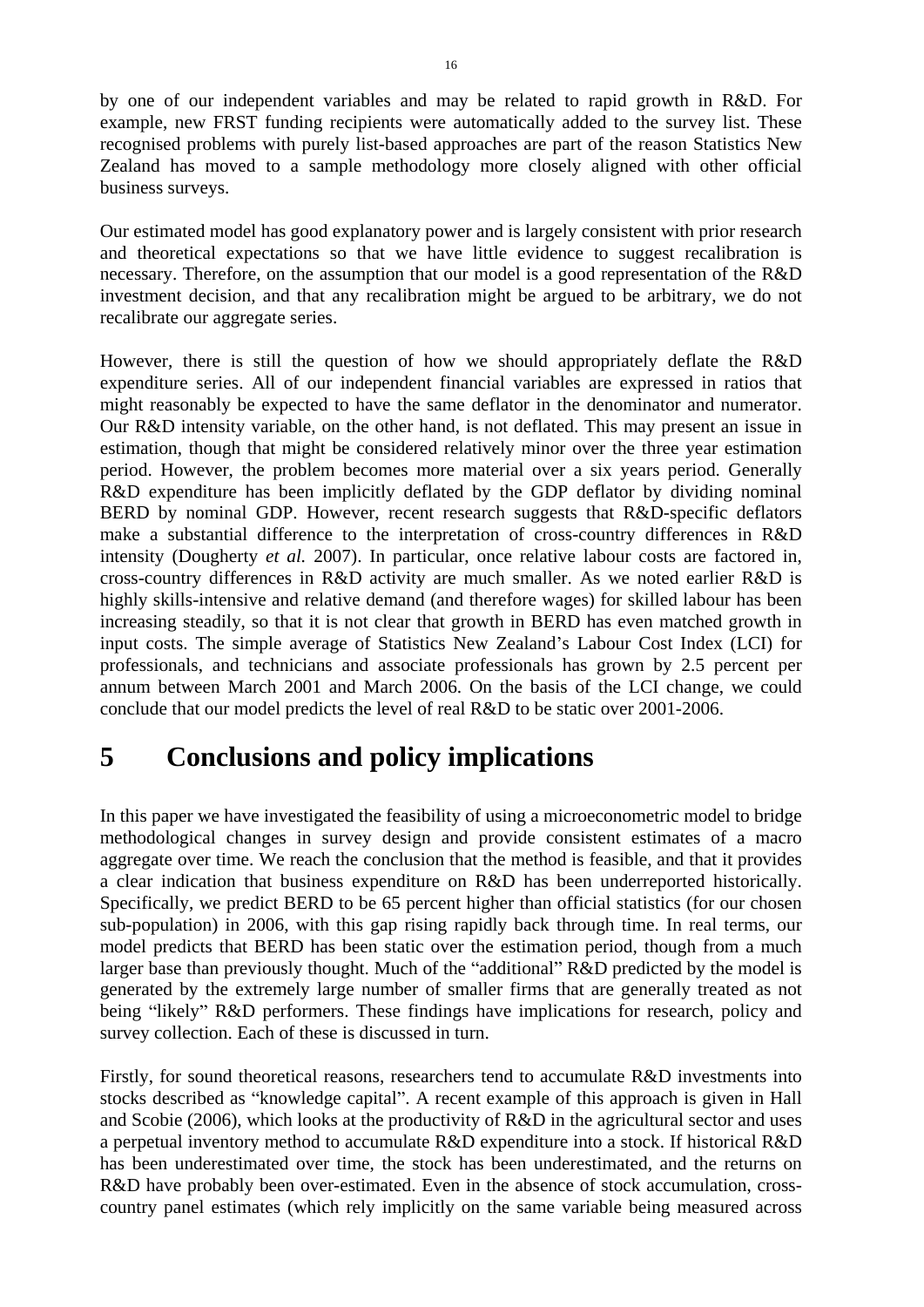different jurisdictions) including New Zealand could produce inaccurate results. Crawford *et al.* (2007) find that New Zealand's R&D per capita is not unusual (by OECD standards) after fundamental characteristics of the economy are accounted for. It is possible that New Zealand should actually be regarded as a positive outlier, given our predicted values of BERD.

From a policy perspective this paper suggests that New Zealand's historical innovative performance is better than previously supposed. However, it also suggests that we have not recently observed a "step change" to a new higher level of BERD, since growth in BERD is almost certainly slower in nominal terms after accounting for survey design changes. The introduction of the tax credit is forecast to stimulate additional R&D in the business sector (IRD and Treasury 2007). Given that we estimate a higher existing level of BERD, our results potentially imply that the scheme costs are higher than previously estimated. Specifically, the policy was costed using 2004 R&D Survey figures, which estimate (using our modified dataset) roughly 1,700 firms doing some R&D with 1,300 currently meeting the \$20,000 threshold for credit eligibility. Using the expected R&D spend, we predict there are 8,204 firms currently eligible for the credit (that is, with expected R&D greater than the threshold). However, caution should be taken in assuming that these larger estimated numbers of eligible R&D performers necessarily imply a more expensive tax credit scheme than forecast. In particular, the costing of the scheme also assumed a stimulatory effect – based off research in other countries – of new R&D caused by the introduction of the tax credit (IRD and Treasury 2007). Those foreign growth rates may in part capture the foreign tax credit leading to identification of R&D performers that were already conducting R&D, but not captured in pre credit statistics. That is, the IRD & Treasury costing may well be a perfectly good predictor of the scheme cost if the overseas-derived estimate of the growth effect of introducing a tax credit has been estimated off a similarly underestimated measure of BERD.

Finally, the introduction of the tax credit is likely to seriously improve the administrative data available to Statistics New Zealand in the estimation of BERD. While the policy rationale, overseas experience, and our results all point toward a step change in the reported level of R&D, it is unclear how much of that will be because firms:

- invest more in R&D because they are now compensated for externalities;
- $\bullet$ start reporting credit-compliant activity that is not "really" R&D; and
- are incentivised to self-identify and account for R&D activity they are already doing.  $\bullet$

This paper suggests that, as with the introduction of the survey sample methodology, the arrival of high-quality administrative R&D data is likely to result in the discovery of lots of existing R&D performers (ie, firms that fit under the third bullet point).<sup>32</sup> It will be a challenging task for subsequent evaluations to separate this measurement effect from the policy stimulus effect. Statisticians and policymakers in New Zealand are well aware of these challenges and are working hard to make sure the data collected is up to the task of providing a robust basis for future policy advice.

 $\frac{32}{100}$  The survey stratification of the R&D Survey (and subsequent estimated counts of R&D performers) relies on the ability to identify a very large pool of firms that are expected not to be R&D performers. Our conclusion relies on an assessment that this pool probably contains a significant number of R&D performers. For example, if we use our model and aggregate predicted R&D expenditure (conditional on doing R&D) for those firms that have a predicted probability of doing R&D of at least 50 percent, then we estimate aggregate BERD as only \$227m in 2006. In other words, the assessment of who is a likely R&D performer is a critical determinant of the resulting estimate of aggregate BERD.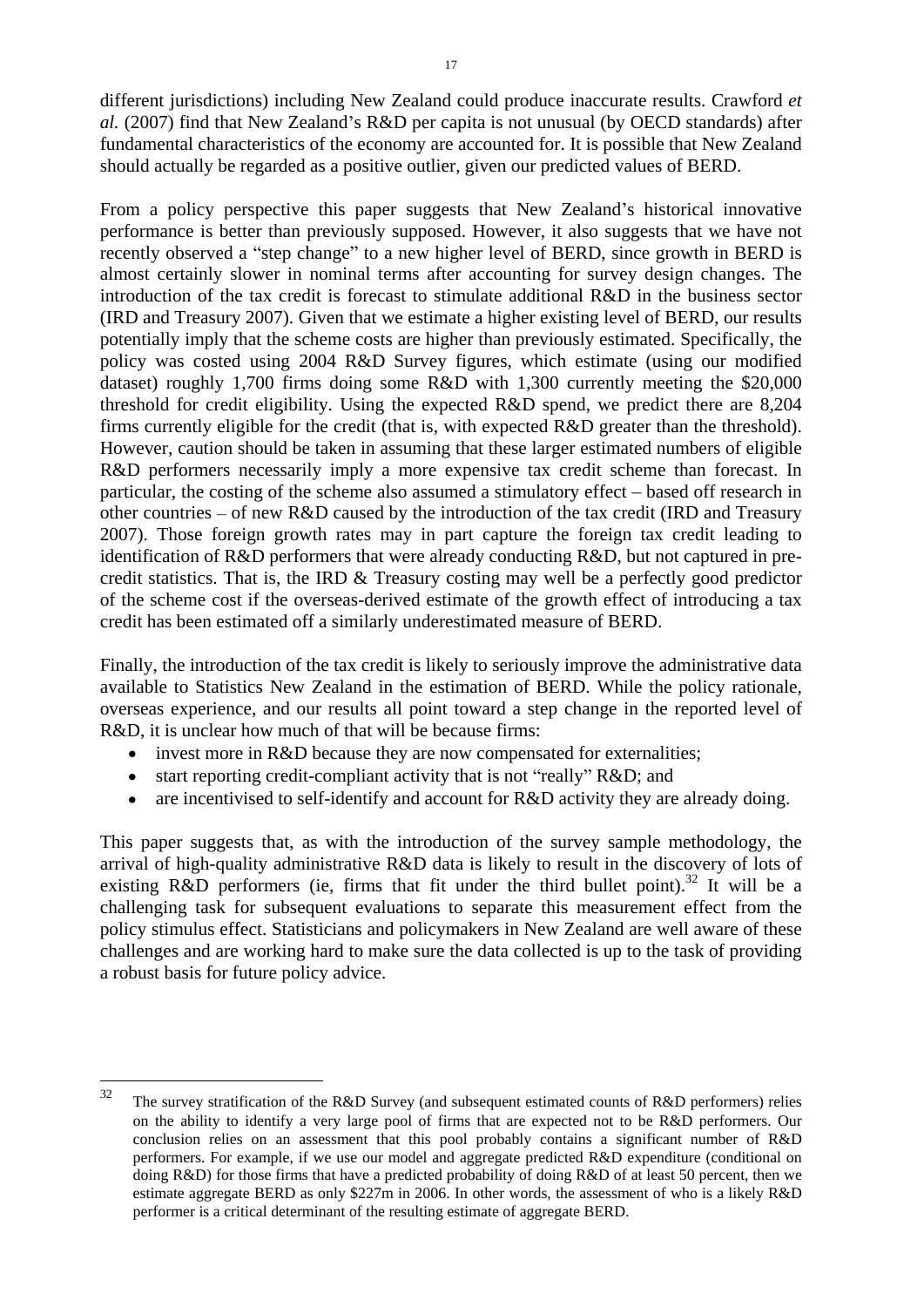## **References**

- Aghion, Philippe, Nick Bloom, Richard Blundell, Rachel Griffith & Peter Howitt (2005) "Competition and innovation: An inverted-U relationship", Quarterly Journal of Economics 120(2), 701-728
- Becker, Bettina & Nigel Pain (2008) "What determines industrial R&D expenditure in the UK?", The Manchester School  $76(1)$ , 66-87
- Cohen, Wesley & Daniel Levinthal (1989) "Innovation and learning: The two faces of  $R&D$ ". The Economic Journal 99(397), 569-596
- Crawford, Ron, Richard Fabling, Arthur Grimes & Nick Bonner (2007) "National R&D and patenting: Is New Zealand an outlier?", New Zealand Economic Papers 41(1), 69-90
- David, Paul, Bronwyn Hall and Andrew Toole (2000) "Is public R&D a complement or substitute for private  $R&D$ ? A review of the econometric evidence", Research Policy 29, 497-529
- Davis, Nick (2006) "Business R&D, innovation and economic growth: An evidence-based synthesis of the policy issues", Ministry of Economic Development Occasional Paper 06/08
- Dougherty, Sean, Robert Inklaar Robert McGuckin & Bart van Ark (2007) "International comparisons of R&D expenditure: Does an R&D PPP make a difference?", NBER Working Paper 12829
- Fabling, Richard (2007) "Comparison of reported R&D from BOS'06 and R&D'06", Statistics New Zealand mimeo
- Fabling, Richard & Arthur Grimes  $(2008)$  "Over the hedge or under it? Exporters' optimal and selective hedging choices", paper presented at NZAE'08, Wellington, New zealand and the contract of the contract of the contract of the contract of the contract of the contract of the contract of the contract of the contract of the contract of the contract of the contract of the contract of th
- Fabling, Richard, Arthur Grimes, Lynda Sanderson and Philip Stevens (2008) "Some rise by sin, and some by virtue fall: Firm dynamics, market structure and performance", Ministry of Economic Development Occasional Paper 08/01
- Furman, Jeffrey, Michael Porter & Scott Stern (2002) "The determinants of national innovative capacity", Research Policy 31, 899–933
- Hall, Julia & Grant Scobie (2006) "The role of R&D in productivity growth: The case of agriculture in New Zealand: 1927 to 2001", Treasury Working Paper 06/01
- Inland Revenue Department & New Zealand Treasury (2007) "Tax policy report: BTR tax credit design package: cap and associated measures", report to the Minister of Finance and Minister of Revenue PAD2007/22 T2007/112
- Jaffe, Adam, Manuel Trajtenberg & Rebecca Henderson (1993) "Geographic localization of knowledge spillovers as evidenced by patent citations", The Quarterly Journal of Economics 108(3), 577-598
- Johnson, Robin, Weshah Razzak & Steven Stillman (2007) "Has New Zealand benefited from its investments in research & development?", Applied Economics 39(19), 2425-2440
- Maré, David & Jason Timmins (2007) "Geographic concentration and firm productivity", Ministry of Economic Development Occasional Paper 07/01
- Mazoyer, Pamela (1999) "Analysis of R&D structure and intensities", Ministry of Research, Science and Technology Research Paper
- MoRST (2006a) "Research and development in New Zealand: A decade in review", Ministry of Research, Science and Technology: Wellington
- MoRST (2006b) "The development of a time series of business expenditure R&D statistics", Ministry of Research, Science and Technology: Wellington
- OECD (2006) "OECD science, technology and industry outlook 2006", OECD: Paris
- OECD (2007) "OECD reviews of innovation policy: New Zealand", OECD: Paris
- Romer, Paul (1990) "Endogenous technological change," Journal of Political Economy 98(5)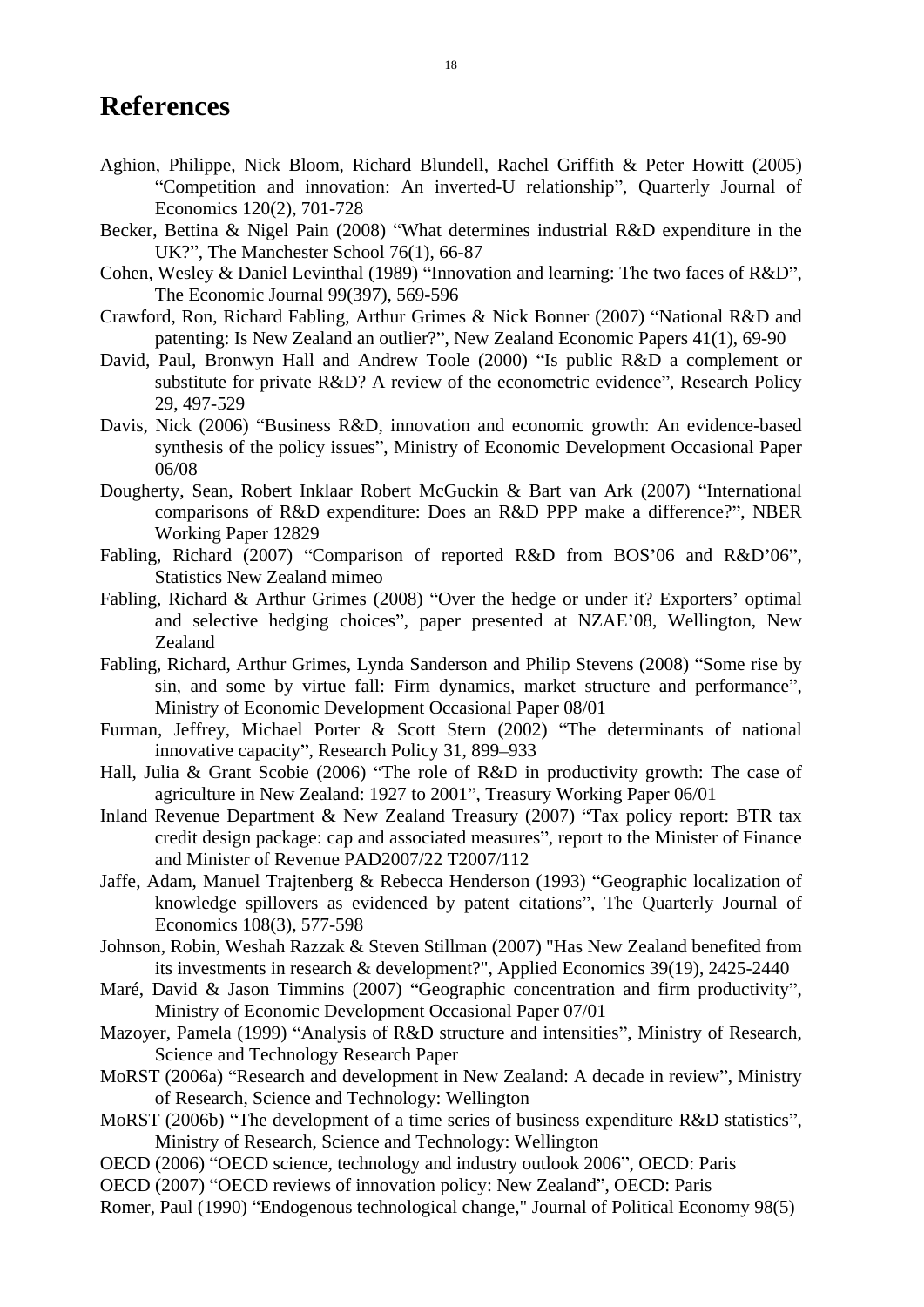- Smith, Keith (2006) "Public policy framework for the New Zealand innovation system", MED Occasional Paper 06/06
- Statistics New Zealand (2002, 2004, 2006) "Research and development in New Zealand", Statistics New Zealand: Wellington
- Statistics New Zealand (2007) "Prototype outputs from the Longitudinal Business Database", Statistics New Zealand: Wellington
- Symeonidis, George (1996) "Innovation, firm size and market structure: Schumpeterian hypotheses and some new themes", OECD Economics Department Working Paper 161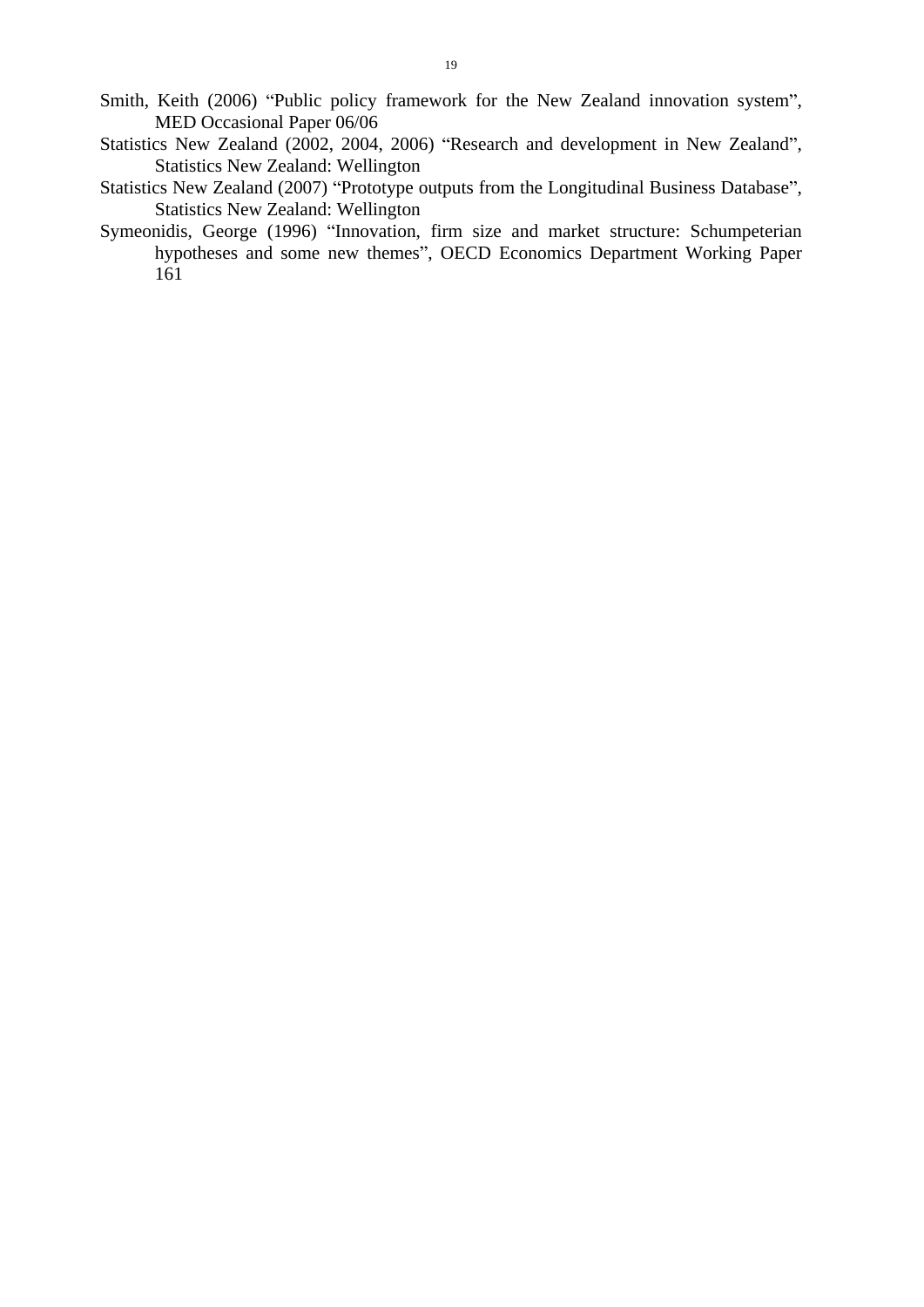### **FIGURES & TABLES**





1. 1993 for Austria, 1996 for Switzerland.

2. 1998 instead of 2000 for Austria; 1999 for Denmark, Norway, New Zealand and Sweden.

3. 2002 for Austria and Turkey; 2003 for Australia, Greece, Iceland, Mexico, New Zealand, Portugal and Sweden.

Source: OECD (2006)





Source: MoRST (2006b)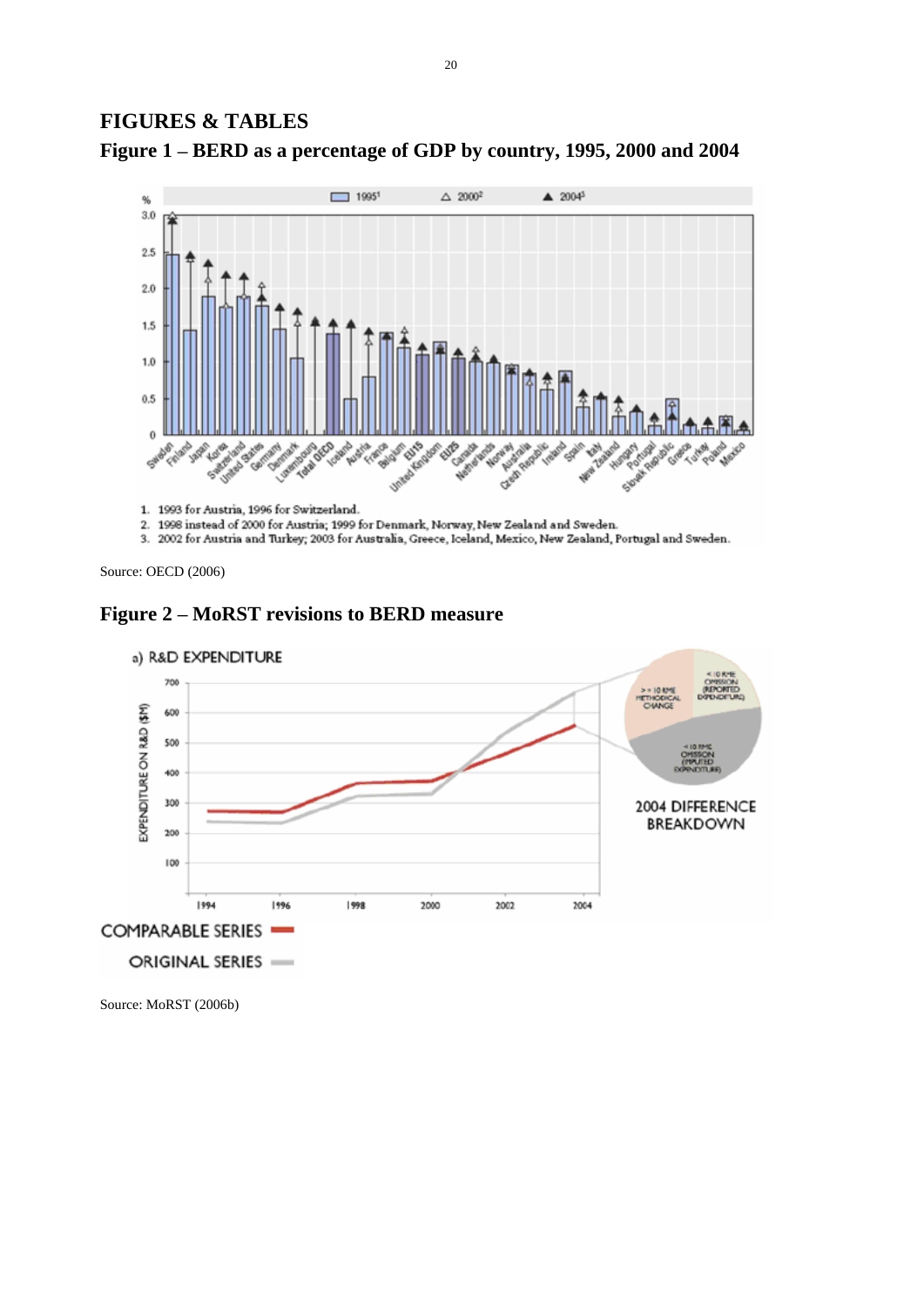

**Figure 3 Distribution of selected right-hand side variables in 2006**

Note: The kernel density plot for ln(total employment) excludes the top and bottom one percent of observations for confidentiality reasons.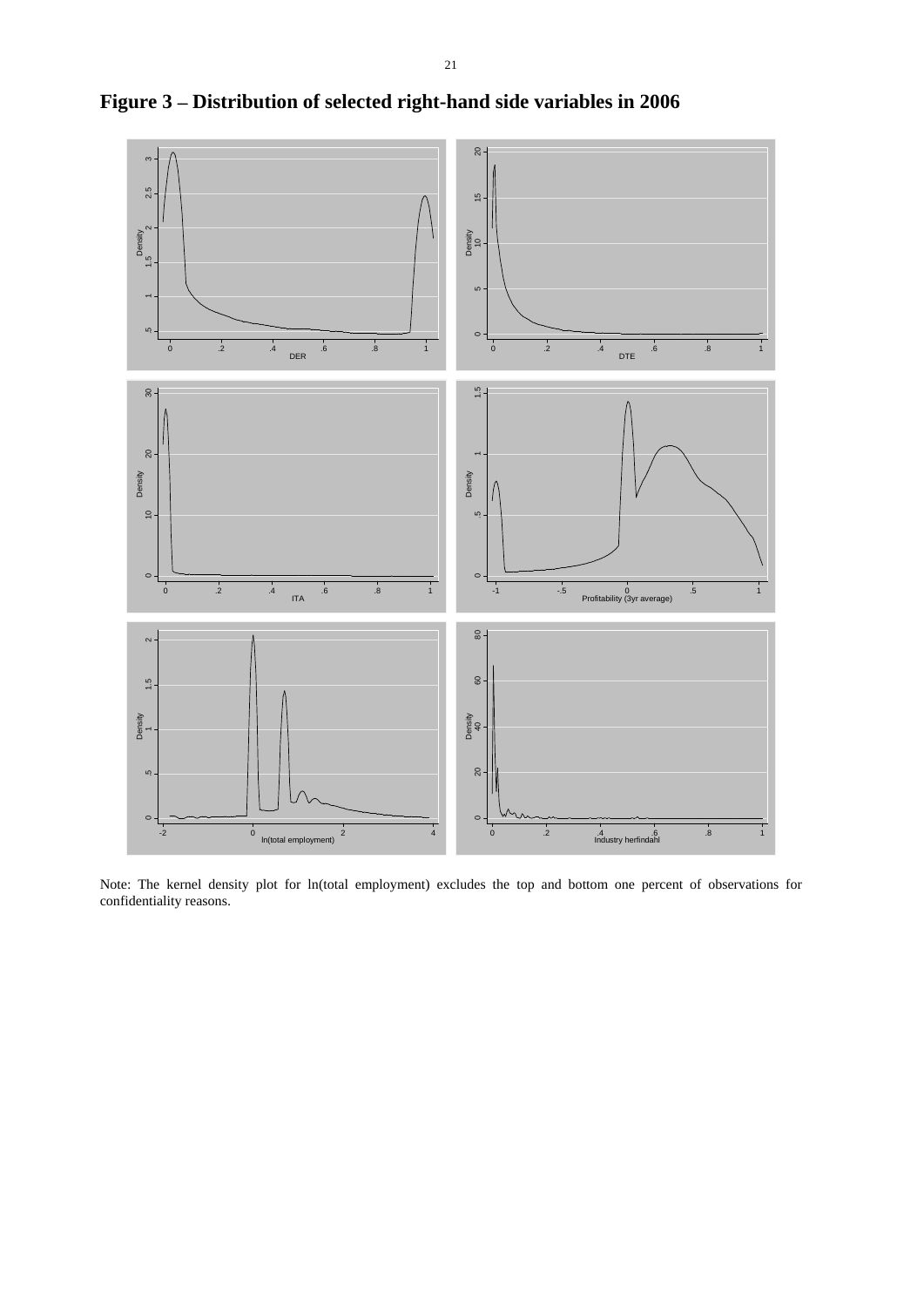

Figure 4 – Average value of selected right-hand side variables over time

Figure 5 – Distribution of annual growth in expected R&D, all years pooled



Note: The top and bottom one percent of observations have been dropped for presentation purposes.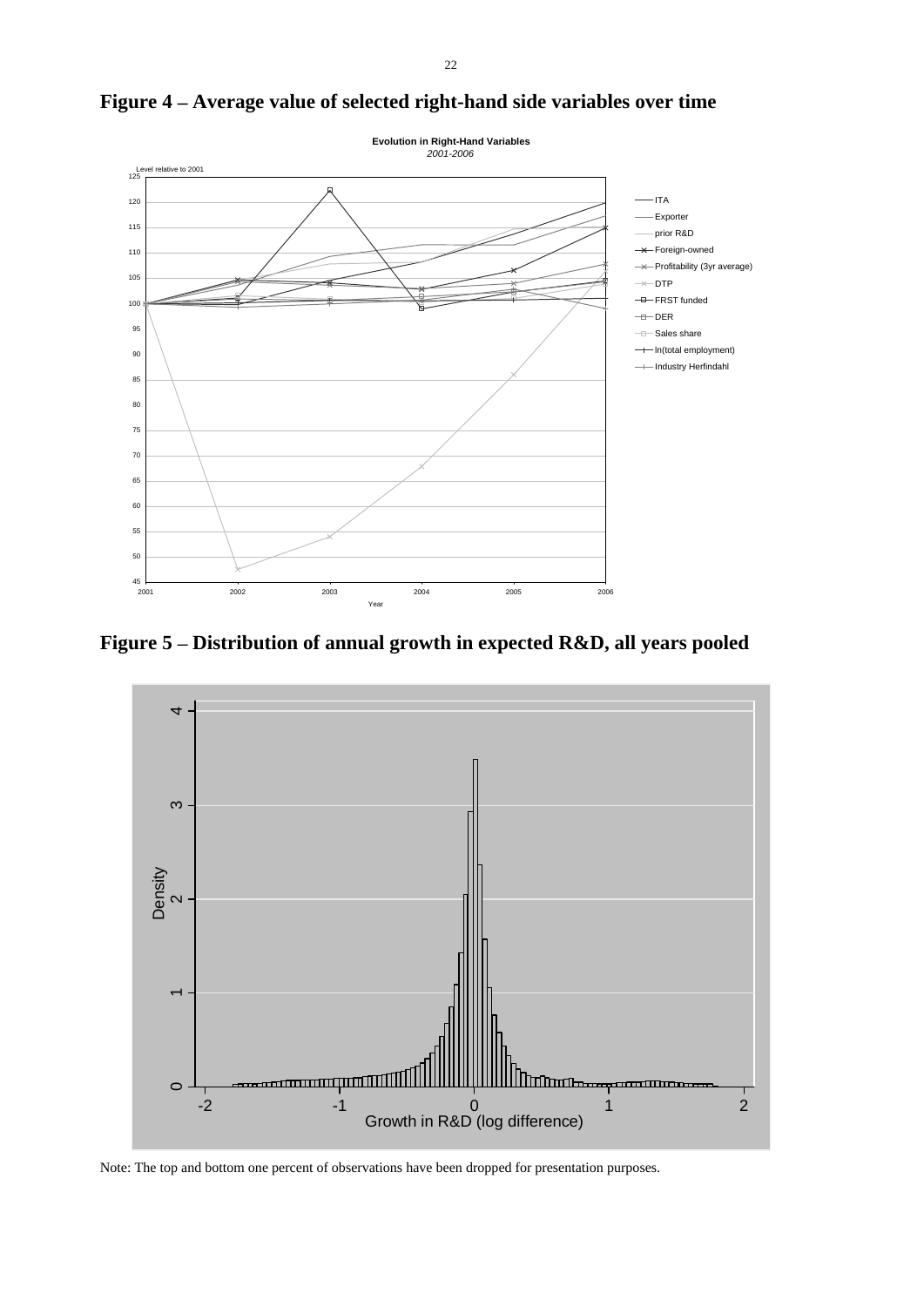#### **Population Counts**

By industry the contract of the contract of the contract of the contract of the contract of the contract of the contract of the contract of the contract of the contract of the contract of the contract of the contract of th 2001 2006

|                                      |         | Year                             |                       |         |         |         |  |
|--------------------------------------|---------|----------------------------------|-----------------------|---------|---------|---------|--|
|                                      | 2001    | 2002                             | 2003                  | 2004    | 2005    | 2006    |  |
|                                      |         |                                  | Number of enterprises |         |         |         |  |
|                                      |         |                                  |                       |         |         |         |  |
| Industry                             |         |                                  |                       |         |         |         |  |
| Agriculture, forestry and fishing    | 81,756  | 79,659                           | 76,422                | 73,836  | 70,242  | 65,349  |  |
| Mining and quarrying                 | 324     | 324                              | 297                   | 297     | 282     | 300     |  |
| Manufacturing                        | 23,412  | 23,250                           | 23,322                | 23,256  | 23,013  | 22,440  |  |
| Electricity, gas and water supply    | 60      | 63                               | 81                    | -81     | 93      | 102     |  |
| Construction                         | 40,359  | 39,738                           | 40,383                | 42,048  | 43,563  | 44,064  |  |
| Wholesale trade                      | 15,714  | 15,588                           | 15,429                | 15,489  | 15,306  | 14,940  |  |
| Retail trade                         | 40,038  | 39,321                           | 39,411                | 39,603  | 39,459  | 38,562  |  |
| Accommodation, cafes and restaurants | 11,220  | 11,580                           | 12,081                | 12,456  | 12,681  | 12,630  |  |
| Transport and storage                | 11,967  | 11,736                           | 11,790                | 11,892  | 12,057  | 11,862  |  |
| Communication services               | 3,657   | 3,564                            | 3,510                 | 3,546   | 3,468   | 3,210   |  |
| Finance and insurance                | 4,323   | 4,560                            | 4,770                 | 4,908   | 5,154   | 5,145   |  |
| Property and business services       | 70,071  | 69,438                           | 72,894                | 74,709  | 75,294  | 74,052  |  |
| Education                            | 2,088   | 2,226                            | 2,370                 | 2,574   | 2,610   | 2,610   |  |
| Health and community services        | 13,143  | 13,155                           | 13,281                | 13,557  | 13,854  | 13,761  |  |
| Cultural and recreational services   | 7,077   | 7,161                            | 7,392                 | 7,611   | 7,761   | 7,506   |  |
| Personal and other services          | 9,924   | 10,014                           | 10,239                | 10,488  | 10,632  | 10,488  |  |
|                                      |         |                                  |                       |         |         |         |  |
| Total                                | 335,136 | 331,377                          | 333,669               | 336,357 | 335,469 | 327,021 |  |
|                                      |         | Entries and exits <sup>(1)</sup> |                       |         |         |         |  |
|                                      |         |                                  |                       |         |         |         |  |
| Entries (start-up enterprises)       | 44,883  | 44,673                           | 49,077                | 50,676  | 50,148  | 49,683  |  |
| Exits (ceasing enterprises)          | 44,025  | 48,432                           | 46,785                | 47,988  | 51,036  | 58,131  |  |
|                                      |         |                                  |                       |         |         |         |  |

(1) Entries and exits include firms shifting between employing and non-employing.

**Note:** All counts were randomly rounded to base 3 to protect confidentiality, so actual figures may differ from those stated. Due to rounding, some figures may not add to stated total.

### **Table 2**

#### **R&D Expenditure Data Source**

By survey and the state of the state of the state of the state of the state of the state of the state of the state of the state of the state of the state of the state of the state of the state of the state of the state of 2004 2006

|                                                  |       | ′≏≏r                  |       |
|--------------------------------------------------|-------|-----------------------|-------|
|                                                  | 2004  | 2005                  | 2006  |
|                                                  |       | Number of enterprises |       |
|                                                  |       |                       |       |
| <b>Business Operations Survey (BOS)</b>          |       | 6,879                 | 5,784 |
| Less those also in R&D Survey <sup>(1)</sup>     |       |                       | 723   |
| <b>Total BOS</b>                                 |       | 6,879                 | 5,061 |
| <b>Research and Development (R&amp;D) Survey</b> | 1,812 |                       | 2,328 |
|                                                  |       |                       |       |
| <b>Overall total</b>                             | 1,812 | 6,879                 | 7,389 |

(1) R&D Survey responses were used where firms responded to both surveys.

**Note:** All counts were randomly rounded to base 3 to protect confidentiality, so actual figures may differ from those stated. Due to rounding, some figures may not add to stated total.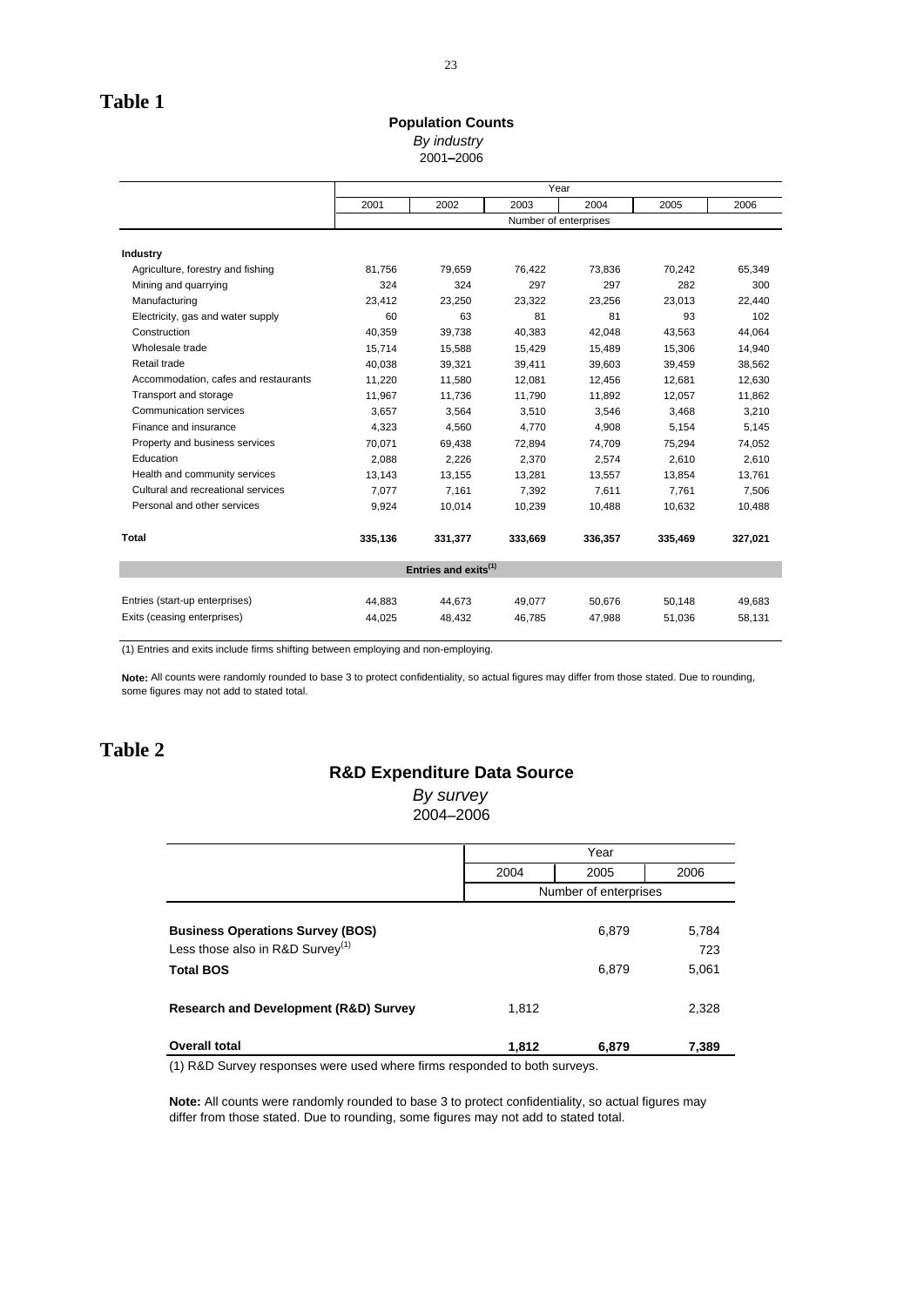#### **Table 3**

## **Reconciliation Between R&D Survey Sample and Official Statistic(1)**

2006

|                                                      | \$(million) |
|------------------------------------------------------|-------------|
| Research and Development (R&D) Survey <sup>(2)</sup> | 931.5       |
| Model - using weighted R&D Survey total expenditure  | 734.3       |
| <b>Reason for difference</b>                         |             |
| Out of scope for population                          |             |
| <b>Business type</b>                                 | 94.7        |
| Not active or institutional sector                   | 34.8        |
| Zero total employment                                | 64.8        |
| Other                                                | 2.9         |
| <b>Total difference</b>                              | 197.2       |

(1) BERD figures refer to in-house and funded activities.

(2) The report Research and Development in New Zealand 2006 only publishes the in-house portion of BERD (\$763.3million).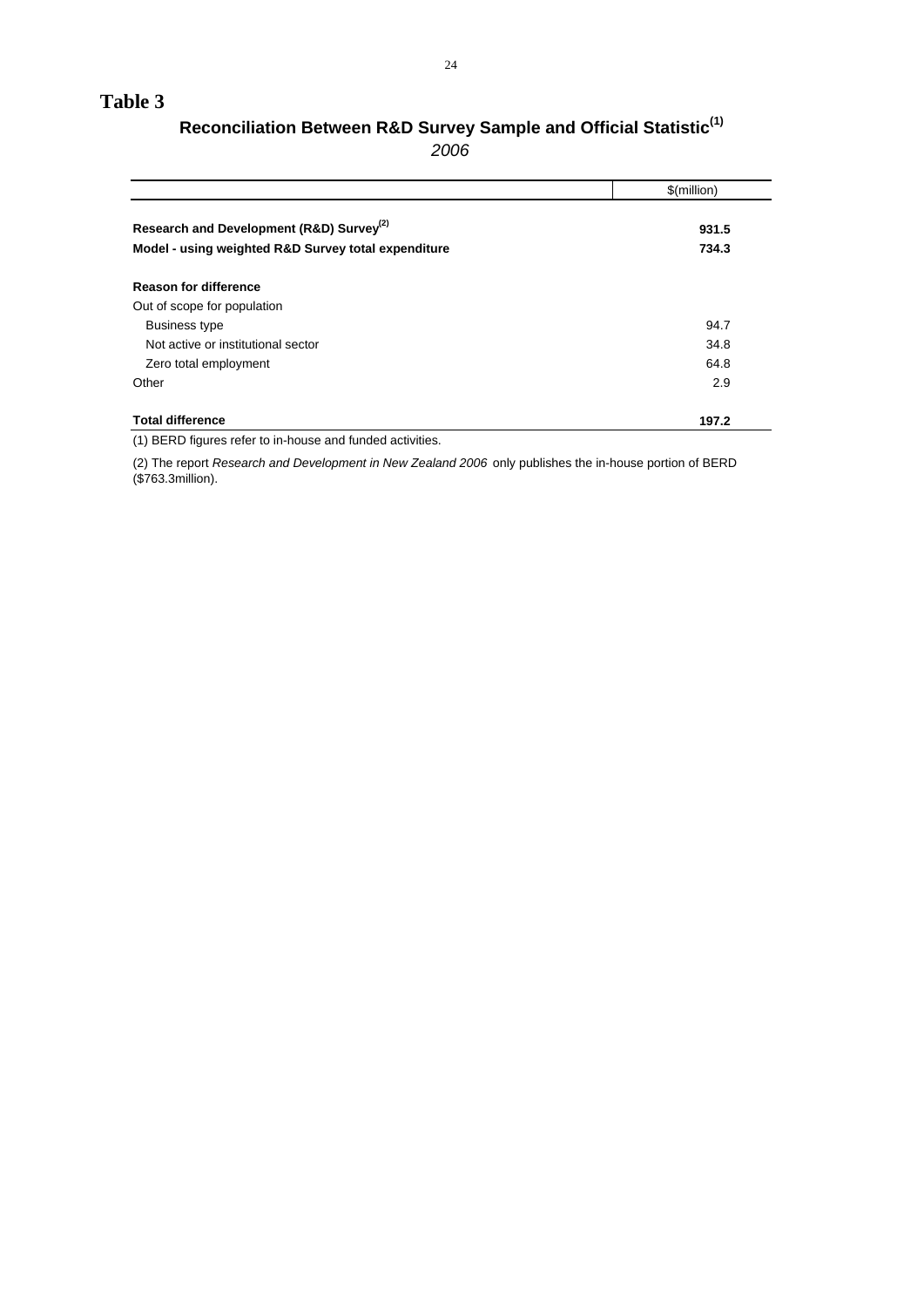25 and 20 and 20 and 20 and 20 and 20 and 20 and 20 and 20 and 20 and 20 and 20 and 20 and 20 and 20 and 20 and 20 and 20 and 20 and 20 and 20 and 20 and 20 and 20 and 20 and 20 and 20 and 20 and 20 and 20 and 20 and 20 an

Table 4 - Heckman model results

| Model type<br>Dependent R&D variable<br>profitability_3yr                                                                                                                                                                                                             | $[0.000]$             | Heckman<br>Intensity Selection<br>-0.400*** -0.268***<br>$[0.000]$<br>$0.733***$ 1.153***<br>$\begin{bmatrix} .0.000 \\ 0.000 \\ 0.000 \\ 0.545^{***} & -0.042 \\ 0.000 \\ 0.000 \\ 0.001 \\ 0.001 \\ -0.672^{***} & -0.0681^{***} \\ 0.0001 \\ -0.672^{***} & -0.061^{***} \\ 0.0001 \\ -0.672^{***} & -0.061^{***} \\ 0.0001 \\ -0.672^{***} & -0.061^{***} \\ 0.0001 \\ -0.0001 \\ 0.0001 \\ -0.0001 \\ 0.001 \\ 0.0$ |                        | $\begin{array}{ c c c c }\n\hline\n\text{OLS} & \text{OLS} & \text{OLS} \\ \hline\n\text{Intensity} & \text{Intensity} & \text{non-} \\ \hline\n\end{array}$ |         | Heckman                                                                                                                       | Heckman<br>n Intensity Intensity Intensity Selection Intensity Selection Intensity Selection<br>** -0.445*** -0.396*** -0.241 -0.136** -0.392 -0.002 -0.465*** -0.291***<br>10.000] [0.000] [0.323] [0.046] [0.341] [0.987] [0.000] [0.000]<br> | Heckman                                                                                                                                                                                                                                                                                                                                                                                                                                                                                                                                                           |
|-----------------------------------------------------------------------------------------------------------------------------------------------------------------------------------------------------------------------------------------------------------------------|-----------------------|--------------------------------------------------------------------------------------------------------------------------------------------------------------------------------------------------------------------------------------------------------------------------------------------------------------------------------------------------------------------------------------------------------------------------|------------------------|--------------------------------------------------------------------------------------------------------------------------------------------------------------|---------|-------------------------------------------------------------------------------------------------------------------------------|-------------------------------------------------------------------------------------------------------------------------------------------------------------------------------------------------------------------------------------------------|-------------------------------------------------------------------------------------------------------------------------------------------------------------------------------------------------------------------------------------------------------------------------------------------------------------------------------------------------------------------------------------------------------------------------------------------------------------------------------------------------------------------------------------------------------------------|
| Foreign_owned<br>In(total_employment)                                                                                                                                                                                                                                 |                       |                                                                                                                                                                                                                                                                                                                                                                                                                          |                        |                                                                                                                                                              |         |                                                                                                                               |                                                                                                                                                                                                                                                 |                                                                                                                                                                                                                                                                                                                                                                                                                                                                                                                                                                   |
| FRST_funded<br>Exporter<br>Sales_share<br>Industry_Herf<br>Industry_Herf^2                                                                                                                                                                                            |                       |                                                                                                                                                                                                                                                                                                                                                                                                                          |                        |                                                                                                                                                              |         |                                                                                                                               |                                                                                                                                                                                                                                                 |                                                                                                                                                                                                                                                                                                                                                                                                                                                                                                                                                                   |
|                                                                                                                                                                                                                                                                       |                       |                                                                                                                                                                                                                                                                                                                                                                                                                          |                        |                                                                                                                                                              |         |                                                                                                                               |                                                                                                                                                                                                                                                 |                                                                                                                                                                                                                                                                                                                                                                                                                                                                                                                                                                   |
|                                                                                                                                                                                                                                                                       |                       |                                                                                                                                                                                                                                                                                                                                                                                                                          |                        |                                                                                                                                                              |         |                                                                                                                               |                                                                                                                                                                                                                                                 |                                                                                                                                                                                                                                                                                                                                                                                                                                                                                                                                                                   |
|                                                                                                                                                                                                                                                                       |                       |                                                                                                                                                                                                                                                                                                                                                                                                                          |                        |                                                                                                                                                              |         |                                                                                                                               |                                                                                                                                                                                                                                                 |                                                                                                                                                                                                                                                                                                                                                                                                                                                                                                                                                                   |
|                                                                                                                                                                                                                                                                       |                       |                                                                                                                                                                                                                                                                                                                                                                                                                          |                        |                                                                                                                                                              |         |                                                                                                                               |                                                                                                                                                                                                                                                 |                                                                                                                                                                                                                                                                                                                                                                                                                                                                                                                                                                   |
|                                                                                                                                                                                                                                                                       |                       |                                                                                                                                                                                                                                                                                                                                                                                                                          |                        |                                                                                                                                                              |         |                                                                                                                               |                                                                                                                                                                                                                                                 |                                                                                                                                                                                                                                                                                                                                                                                                                                                                                                                                                                   |
|                                                                                                                                                                                                                                                                       |                       |                                                                                                                                                                                                                                                                                                                                                                                                                          |                        |                                                                                                                                                              |         |                                                                                                                               |                                                                                                                                                                                                                                                 | $\begin{bmatrix} 0.000] & [0.000] & [0.000] & [0.000] & [0.000] & [0.000] & [0.000] & [0.000] & [0.000] & [0.000] & [0.000] & [0.000] & [0.000] & [0.000] & [0.000] & [0.000] & [0.000] & [0.000] & [0.000] & [0.000] & [0.000] & [0.000] & [0.000] & [0.000] & [0.000] & [0.000] & [0.000$                                                                                                                                                                                                                                                                       |
|                                                                                                                                                                                                                                                                       |                       | $[0.000]$ $[0.000]$                                                                                                                                                                                                                                                                                                                                                                                                      |                        |                                                                                                                                                              |         |                                                                                                                               |                                                                                                                                                                                                                                                 |                                                                                                                                                                                                                                                                                                                                                                                                                                                                                                                                                                   |
|                                                                                                                                                                                                                                                                       |                       | $1.520**$ $1.419***$                                                                                                                                                                                                                                                                                                                                                                                                     |                        |                                                                                                                                                              |         |                                                                                                                               |                                                                                                                                                                                                                                                 |                                                                                                                                                                                                                                                                                                                                                                                                                                                                                                                                                                   |
|                                                                                                                                                                                                                                                                       | [0.040]               | [0.000]<br>$-1.403 - 1.838***$                                                                                                                                                                                                                                                                                                                                                                                           |                        |                                                                                                                                                              |         |                                                                                                                               |                                                                                                                                                                                                                                                 |                                                                                                                                                                                                                                                                                                                                                                                                                                                                                                                                                                   |
|                                                                                                                                                                                                                                                                       |                       | $[0.282]$ $[0.000]$                                                                                                                                                                                                                                                                                                                                                                                                      |                        |                                                                                                                                                              |         |                                                                                                                               |                                                                                                                                                                                                                                                 |                                                                                                                                                                                                                                                                                                                                                                                                                                                                                                                                                                   |
| Sole_proprietor                                                                                                                                                                                                                                                       |                       | $-0.122 - 0.161$                                                                                                                                                                                                                                                                                                                                                                                                         |                        |                                                                                                                                                              |         |                                                                                                                               |                                                                                                                                                                                                                                                 | $\begin{tabular}{c c c c c} \multicolumn{1}{c}{\textbf{1.538}}\textbf{1.671}} & \multicolumn{1}{c}{\textbf{1.538}}\begin{tabular}{c}{\textbf{1.538}}\textbf{2.616}} & \multicolumn{1}{c}{\textbf{1.538}}\textbf{3.627}} & \multicolumn{1}{c}{\textbf{1.538}}\begin{tabular}{c}{\textbf{2.58}}\textbf{1.636}} & \multicolumn{1}{c}{\textbf{2.59}}\textbf{1.586}} & \multicolumn{1}{c}{\textbf{2.59}}\text$                                                                                                                                                         |
| Partnership                                                                                                                                                                                                                                                           |                       | $\begin{array}{ c c } \hline \text{[0.704]} & \text{[0.326]} \\ \hline \text{-0.624***} & \text{-0.159**} \end{array}$                                                                                                                                                                                                                                                                                                   |                        |                                                                                                                                                              |         |                                                                                                                               |                                                                                                                                                                                                                                                 |                                                                                                                                                                                                                                                                                                                                                                                                                                                                                                                                                                   |
|                                                                                                                                                                                                                                                                       |                       | $[0.000]$ $[0.044]$                                                                                                                                                                                                                                                                                                                                                                                                      |                        |                                                                                                                                                              |         |                                                                                                                               |                                                                                                                                                                                                                                                 |                                                                                                                                                                                                                                                                                                                                                                                                                                                                                                                                                                   |
| $Co\_op$                                                                                                                                                                                                                                                              |                       | $1.791***$ 0.688***                                                                                                                                                                                                                                                                                                                                                                                                      |                        |                                                                                                                                                              |         |                                                                                                                               |                                                                                                                                                                                                                                                 |                                                                                                                                                                                                                                                                                                                                                                                                                                                                                                                                                                   |
| Joint_venture_consortia                                                                                                                                                                                                                                               | $[0.000]$<br>2.817*** | $[0.003]$<br>-0.427                                                                                                                                                                                                                                                                                                                                                                                                      |                        |                                                                                                                                                              |         |                                                                                                                               |                                                                                                                                                                                                                                                 |                                                                                                                                                                                                                                                                                                                                                                                                                                                                                                                                                                   |
|                                                                                                                                                                                                                                                                       | [0.000]<br>$-0.084$   | [0.220]<br>$-0.261$                                                                                                                                                                                                                                                                                                                                                                                                      |                        |                                                                                                                                                              |         |                                                                                                                               |                                                                                                                                                                                                                                                 |                                                                                                                                                                                                                                                                                                                                                                                                                                                                                                                                                                   |
| Overseas_branch                                                                                                                                                                                                                                                       | [0.805]               | [0.236]                                                                                                                                                                                                                                                                                                                                                                                                                  |                        |                                                                                                                                                              |         |                                                                                                                               |                                                                                                                                                                                                                                                 |                                                                                                                                                                                                                                                                                                                                                                                                                                                                                                                                                                   |
| SOE                                                                                                                                                                                                                                                                   | $-0.267$              | 0.201                                                                                                                                                                                                                                                                                                                                                                                                                    |                        |                                                                                                                                                              |         |                                                                                                                               |                                                                                                                                                                                                                                                 |                                                                                                                                                                                                                                                                                                                                                                                                                                                                                                                                                                   |
| ind_A_B                                                                                                                                                                                                                                                               | [0.478]               | [0.441]<br>$0.918$ $0.904***$                                                                                                                                                                                                                                                                                                                                                                                            |                        |                                                                                                                                                              |         |                                                                                                                               |                                                                                                                                                                                                                                                 |                                                                                                                                                                                                                                                                                                                                                                                                                                                                                                                                                                   |
|                                                                                                                                                                                                                                                                       | [0.189]               | [0.000]                                                                                                                                                                                                                                                                                                                                                                                                                  |                        |                                                                                                                                                              |         |                                                                                                                               |                                                                                                                                                                                                                                                 |                                                                                                                                                                                                                                                                                                                                                                                                                                                                                                                                                                   |
| ind_C21                                                                                                                                                                                                                                                               | 0.869<br>[0.212]      | $0.999***$<br>[0.000]                                                                                                                                                                                                                                                                                                                                                                                                    |                        |                                                                                                                                                              |         |                                                                                                                               |                                                                                                                                                                                                                                                 |                                                                                                                                                                                                                                                                                                                                                                                                                                                                                                                                                                   |
| ind_C22_C23_C24                                                                                                                                                                                                                                                       | 0.693                 | $0.719***$                                                                                                                                                                                                                                                                                                                                                                                                               |                        |                                                                                                                                                              |         |                                                                                                                               |                                                                                                                                                                                                                                                 |                                                                                                                                                                                                                                                                                                                                                                                                                                                                                                                                                                   |
|                                                                                                                                                                                                                                                                       |                       |                                                                                                                                                                                                                                                                                                                                                                                                                          |                        |                                                                                                                                                              |         |                                                                                                                               |                                                                                                                                                                                                                                                 |                                                                                                                                                                                                                                                                                                                                                                                                                                                                                                                                                                   |
| ind_C25                                                                                                                                                                                                                                                               |                       |                                                                                                                                                                                                                                                                                                                                                                                                                          |                        |                                                                                                                                                              |         |                                                                                                                               |                                                                                                                                                                                                                                                 |                                                                                                                                                                                                                                                                                                                                                                                                                                                                                                                                                                   |
| ind_C26                                                                                                                                                                                                                                                               |                       |                                                                                                                                                                                                                                                                                                                                                                                                                          |                        |                                                                                                                                                              |         |                                                                                                                               |                                                                                                                                                                                                                                                 |                                                                                                                                                                                                                                                                                                                                                                                                                                                                                                                                                                   |
|                                                                                                                                                                                                                                                                       |                       |                                                                                                                                                                                                                                                                                                                                                                                                                          |                        |                                                                                                                                                              |         |                                                                                                                               |                                                                                                                                                                                                                                                 |                                                                                                                                                                                                                                                                                                                                                                                                                                                                                                                                                                   |
| ind_C27_C28_C29                                                                                                                                                                                                                                                       |                       |                                                                                                                                                                                                                                                                                                                                                                                                                          |                        |                                                                                                                                                              |         |                                                                                                                               |                                                                                                                                                                                                                                                 |                                                                                                                                                                                                                                                                                                                                                                                                                                                                                                                                                                   |
| ind_D                                                                                                                                                                                                                                                                 |                       |                                                                                                                                                                                                                                                                                                                                                                                                                          |                        |                                                                                                                                                              |         |                                                                                                                               |                                                                                                                                                                                                                                                 |                                                                                                                                                                                                                                                                                                                                                                                                                                                                                                                                                                   |
| $ind_E$                                                                                                                                                                                                                                                               | [0.037]<br>0.755      | [0.887]<br>$0.553***$                                                                                                                                                                                                                                                                                                                                                                                                    |                        |                                                                                                                                                              |         |                                                                                                                               |                                                                                                                                                                                                                                                 |                                                                                                                                                                                                                                                                                                                                                                                                                                                                                                                                                                   |
|                                                                                                                                                                                                                                                                       |                       | $[0.299]$ $[0.000]$                                                                                                                                                                                                                                                                                                                                                                                                      |                        |                                                                                                                                                              |         |                                                                                                                               |                                                                                                                                                                                                                                                 |                                                                                                                                                                                                                                                                                                                                                                                                                                                                                                                                                                   |
| ind_F                                                                                                                                                                                                                                                                 |                       | $1.648**$ 0.465***                                                                                                                                                                                                                                                                                                                                                                                                       |                        |                                                                                                                                                              |         |                                                                                                                               |                                                                                                                                                                                                                                                 | $\begin{array}{c cccc cccc} 2.845^{34} & 2.931^{34} & 5.379^{34} & -0.006 & 6.398^{34} & -0.421 & 2.640^{34} & 0.006 \\ \hline [0.040] & [0.043] & [0.000] & [0.991] & [0.000] & [0.451] & [0.062] & [0.868] \\ \hline 0.846 & 0.855 & 0.701 & 0.505^{44} & 1.426 & 0.282 & 0.735 & 0.486^{444$                                                                                                                                                                                                                                                                   |
| $ind_H$                                                                                                                                                                                                                                                               | [0.017]               | [0.000]<br>$0.444$ $0.572***$                                                                                                                                                                                                                                                                                                                                                                                            |                        |                                                                                                                                                              |         |                                                                                                                               |                                                                                                                                                                                                                                                 |                                                                                                                                                                                                                                                                                                                                                                                                                                                                                                                                                                   |
|                                                                                                                                                                                                                                                                       |                       | $[0.562]$ $[0.001]$                                                                                                                                                                                                                                                                                                                                                                                                      |                        |                                                                                                                                                              |         |                                                                                                                               |                                                                                                                                                                                                                                                 |                                                                                                                                                                                                                                                                                                                                                                                                                                                                                                                                                                   |
| ind_l                                                                                                                                                                                                                                                                 | 0.953                 | 0.028                                                                                                                                                                                                                                                                                                                                                                                                                    |                        |                                                                                                                                                              |         |                                                                                                                               |                                                                                                                                                                                                                                                 |                                                                                                                                                                                                                                                                                                                                                                                                                                                                                                                                                                   |
| $\mathsf{ind}\_\mathsf{J}$                                                                                                                                                                                                                                            |                       |                                                                                                                                                                                                                                                                                                                                                                                                                          |                        |                                                                                                                                                              |         |                                                                                                                               |                                                                                                                                                                                                                                                 |                                                                                                                                                                                                                                                                                                                                                                                                                                                                                                                                                                   |
|                                                                                                                                                                                                                                                                       |                       |                                                                                                                                                                                                                                                                                                                                                                                                                          |                        |                                                                                                                                                              |         |                                                                                                                               |                                                                                                                                                                                                                                                 | [0.101]   [0.010]   [0.083]   [0.074]   [0.464]   [0.023]   [0.411]   [0.850]   [0.147]   [0.050]                                                                                                                                                                                                                                                                                                                                                                                                                                                                 |
| $ind_K$                                                                                                                                                                                                                                                               | $1.699**$<br>[0.019]  | $0.323**$<br>[0.030]                                                                                                                                                                                                                                                                                                                                                                                                     | $1.752**$<br>[0.016]   | [0.014]                                                                                                                                                      |         | $[0.014] \qquad [0.004]$                                                                                                      |                                                                                                                                                                                                                                                 | $\left[1.789**\right]$ 2.226** 0.449*** 3.817** 0.075 1.658*** 0.215<br>$[0.033]$ $[0.777]$ $[0.003]$ $[0.109]$                                                                                                                                                                                                                                                                                                                                                                                                                                                   |
| ind_L77_L783                                                                                                                                                                                                                                                          |                       | $2.532***$ 0.994***                                                                                                                                                                                                                                                                                                                                                                                                      |                        |                                                                                                                                                              |         |                                                                                                                               |                                                                                                                                                                                                                                                 | 2.690*** 2.684*** 2.872*** 0.922*** 4.250** 0.650** 2.424*** 0.932***                                                                                                                                                                                                                                                                                                                                                                                                                                                                                             |
| ind_L78_notL783                                                                                                                                                                                                                                                       |                       | $[0.000]$ $[0.000]$                                                                                                                                                                                                                                                                                                                                                                                                      |                        |                                                                                                                                                              |         |                                                                                                                               |                                                                                                                                                                                                                                                 | $\begin{bmatrix} 0.000 \end{bmatrix}$ $\begin{bmatrix} 0.000 \end{bmatrix}$ $\begin{bmatrix} 0.001 \end{bmatrix}$ $\begin{bmatrix} 0.000 \end{bmatrix}$ $\begin{bmatrix} 0.011 \end{bmatrix}$ $\begin{bmatrix} 0.000 \end{bmatrix}$ $\begin{bmatrix} 0.000 \end{bmatrix}$<br>$\left  \begin{array}{cc} 2.581*** & 0.834*** \end{array} \right  \left. \begin{array}{cc} 2.725*** & 2.700*** & 1.830** & 0.383*** \end{array} \right  \left. \begin{array}{cc} 2.736 & 0.308 \end{array} \right  \left. \begin{array}{cc} 2.414*** & 0.813*** \end{array} \right.$ |
|                                                                                                                                                                                                                                                                       | [0.000]               | [0.000]                                                                                                                                                                                                                                                                                                                                                                                                                  | [0.000]                | [0.000]                                                                                                                                                      | [0.033] | [0.006]                                                                                                                       | [0.142]                                                                                                                                                                                                                                         | $[0.272]$ $[0.000]$ $[0.000]$                                                                                                                                                                                                                                                                                                                                                                                                                                                                                                                                     |
| ind_N                                                                                                                                                                                                                                                                 |                       | $1.165$ $0.837***$<br>$[0.110]$ $[0.000]$                                                                                                                                                                                                                                                                                                                                                                                |                        |                                                                                                                                                              |         | $[0.070]$ $[0.079]$ $[0.091]$ $[0.000]$ $[0.094]$                                                                             |                                                                                                                                                                                                                                                 | $1.318$ * 1.257* 1.512* 0.933*** 3.343* 0.595** 1.099* 0.706**<br>$[0.025]$ $[0.052]$ $[0.000]$                                                                                                                                                                                                                                                                                                                                                                                                                                                                   |
| ind_O_P                                                                                                                                                                                                                                                               |                       | $1.313*0.476***$                                                                                                                                                                                                                                                                                                                                                                                                         | $1.396*$               | $1.356*$                                                                                                                                                     |         | $1.704*$ 0.376**                                                                                                              | 1.951                                                                                                                                                                                                                                           | $0.14$ 1.117** $0.399$ ***                                                                                                                                                                                                                                                                                                                                                                                                                                                                                                                                        |
|                                                                                                                                                                                                                                                                       | [0.068]               | [0.001]                                                                                                                                                                                                                                                                                                                                                                                                                  | [0.054]                | [0.057]                                                                                                                                                      |         | $[0.056]$ $[0.013]$                                                                                                           |                                                                                                                                                                                                                                                 | $[0.289]$ $[0.623]$ $[0.050]$ $[0.001]$                                                                                                                                                                                                                                                                                                                                                                                                                                                                                                                           |
| $ind_Q$                                                                                                                                                                                                                                                               |                       | $2.056*$ 1.256***<br>$[0.058]$ $[0.002]$ $[0.037]$ $[0.042]$                                                                                                                                                                                                                                                                                                                                                             | $\vert$ 2.253** 2.210* |                                                                                                                                                              |         |                                                                                                                               |                                                                                                                                                                                                                                                 | $1.964**$ 0.902**<br>$[0.042]$ $[0.016]$                                                                                                                                                                                                                                                                                                                                                                                                                                                                                                                          |
| <b>DER</b>                                                                                                                                                                                                                                                            |                       | $-0.110**$                                                                                                                                                                                                                                                                                                                                                                                                               |                        | $-0.099$                                                                                                                                                     |         | $-0.073$                                                                                                                      | $-0.11$                                                                                                                                                                                                                                         | $-0.112***$                                                                                                                                                                                                                                                                                                                                                                                                                                                                                                                                                       |
| <b>DTP</b>                                                                                                                                                                                                                                                            |                       | [0.014]<br>$-0.107*$                                                                                                                                                                                                                                                                                                                                                                                                     |                        | [0.342]<br>$-0.241*$                                                                                                                                         |         | [0.194]<br>$-0.038$                                                                                                           | [0.401]<br>0.038                                                                                                                                                                                                                                | [0.004]<br>$-0.092*$                                                                                                                                                                                                                                                                                                                                                                                                                                                                                                                                              |
|                                                                                                                                                                                                                                                                       |                       | [0.064]                                                                                                                                                                                                                                                                                                                                                                                                                  |                        | [0.099]                                                                                                                                                      |         | [0.595]                                                                                                                       | [0.867]                                                                                                                                                                                                                                         | [0.063]                                                                                                                                                                                                                                                                                                                                                                                                                                                                                                                                                           |
| ITA                                                                                                                                                                                                                                                                   |                       | 0.022                                                                                                                                                                                                                                                                                                                                                                                                                    |                        | 0.084                                                                                                                                                        |         | 0.252                                                                                                                         | 0.001                                                                                                                                                                                                                                           | $-0.011$                                                                                                                                                                                                                                                                                                                                                                                                                                                                                                                                                          |
| prior_R&D                                                                                                                                                                                                                                                             |                       | [0.868]<br>$0.815***$                                                                                                                                                                                                                                                                                                                                                                                                    |                        | [0.778]<br>0.125                                                                                                                                             |         | [0.132]<br>$0.840***$                                                                                                         | [0.998]<br>$0.910***$                                                                                                                                                                                                                           | [0.923]<br>$0.747***$                                                                                                                                                                                                                                                                                                                                                                                                                                                                                                                                             |
|                                                                                                                                                                                                                                                                       |                       | [0.000]                                                                                                                                                                                                                                                                                                                                                                                                                  |                        | [0.124]                                                                                                                                                      |         | [0.000]                                                                                                                       | [0.000]                                                                                                                                                                                                                                         | [0.000]                                                                                                                                                                                                                                                                                                                                                                                                                                                                                                                                                           |
| Constant                                                                                                                                                                                                                                                              |                       | 8.640*** -1.967***<br>$[0.000]$ $[0.000]$                                                                                                                                                                                                                                                                                                                                                                                | 8.206***<br>[0.000]    | 8.241***<br>[0.000]                                                                                                                                          |         | 7.011*** -2.628***<br>$[0.000]$ $[0.000]$                                                                                     |                                                                                                                                                                                                                                                 | 3.901 -2.357*** 8.896*** -1.828**<br>$[0.209]$ $[0.000]$ $[0.000]$ $[0.000]$                                                                                                                                                                                                                                                                                                                                                                                                                                                                                      |
| Observations                                                                                                                                                                                                                                                          |                       | 1989 12906                                                                                                                                                                                                                                                                                                                                                                                                               | 1989                   | 1989                                                                                                                                                         | 1047    | 10272                                                                                                                         | 1047 10272                                                                                                                                                                                                                                      | 2493 16080                                                                                                                                                                                                                                                                                                                                                                                                                                                                                                                                                        |
| R-squared                                                                                                                                                                                                                                                             |                       |                                                                                                                                                                                                                                                                                                                                                                                                                          | 0.454                  | 0458                                                                                                                                                         |         |                                                                                                                               |                                                                                                                                                                                                                                                 |                                                                                                                                                                                                                                                                                                                                                                                                                                                                                                                                                                   |
| Robust p values in brackets (* significant at 10%; ** significant at 5%; *** significant at 1%)<br>Counts of observations randomly rounded to base 3                                                                                                                  |                       |                                                                                                                                                                                                                                                                                                                                                                                                                          |                        |                                                                                                                                                              |         |                                                                                                                               |                                                                                                                                                                                                                                                 |                                                                                                                                                                                                                                                                                                                                                                                                                                                                                                                                                                   |
| Column (1) is our preferred model                                                                                                                                                                                                                                     |                       |                                                                                                                                                                                                                                                                                                                                                                                                                          |                        |                                                                                                                                                              |         |                                                                                                                               |                                                                                                                                                                                                                                                 |                                                                                                                                                                                                                                                                                                                                                                                                                                                                                                                                                                   |
| Columns (2) & (3) are OLS estimates of the R&D intensity equation without and with the selection variables (respectively)<br>Columns (4) and (5) restrict the sample to unadjusted BOS observations of R&D expenditure without and with sample weights (respectively) |                       |                                                                                                                                                                                                                                                                                                                                                                                                                          |                        |                                                                                                                                                              |         |                                                                                                                               |                                                                                                                                                                                                                                                 |                                                                                                                                                                                                                                                                                                                                                                                                                                                                                                                                                                   |
| Column (6) is the preferred model including observations with imputed IR10 variables                                                                                                                                                                                  |                       |                                                                                                                                                                                                                                                                                                                                                                                                                          |                        |                                                                                                                                                              |         | Controls for not being live in all of the last three years, and for not being live in the last year included but not reported |                                                                                                                                                                                                                                                 |                                                                                                                                                                                                                                                                                                                                                                                                                                                                                                                                                                   |